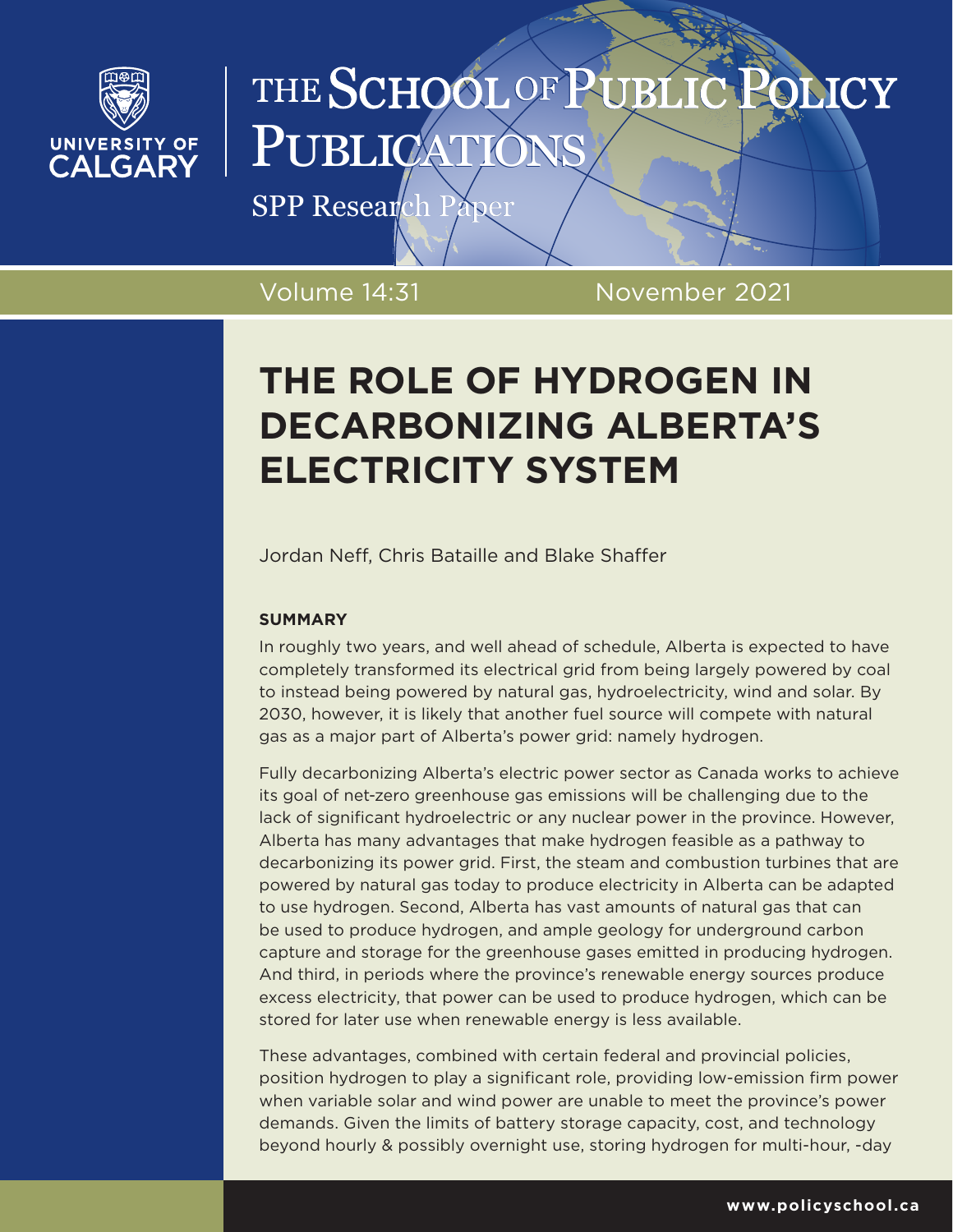and seasonal storage in underground, salt caverns appears to be a practical alternative for Alberta.

Absent government policy, hydrogen-based power costs would likely remain uncompetitive in Western Canada, where natural gas is abundant and cheap. However, Alberta's climate policy, with its output-based allocations regime, is set to combine with the federal government's plan to raise the carbon price to \$170 per tonne to make all forms of hydrogen-based power production more cost-effective than natural gas in the province after 2030.

The potential for Alberta to transition to a reliable, low-carbon electricity grid will require that any future adjustments to the output-based allocations regime consider the impact on the economics of hydrogen investment and production. The government should also ensure that Alberta reserves its salt caverns for eventual use as hydrogen storage and that any newly installed turbines are capable of being easily retrofitted to use hydrogen as fuel. Hydrogen is an opportunity to bridge today's system, based on fossil fuels, to tomorrow's net-zero fuels and technologies. It is an opportunity that Alberta is well-positioned to seize.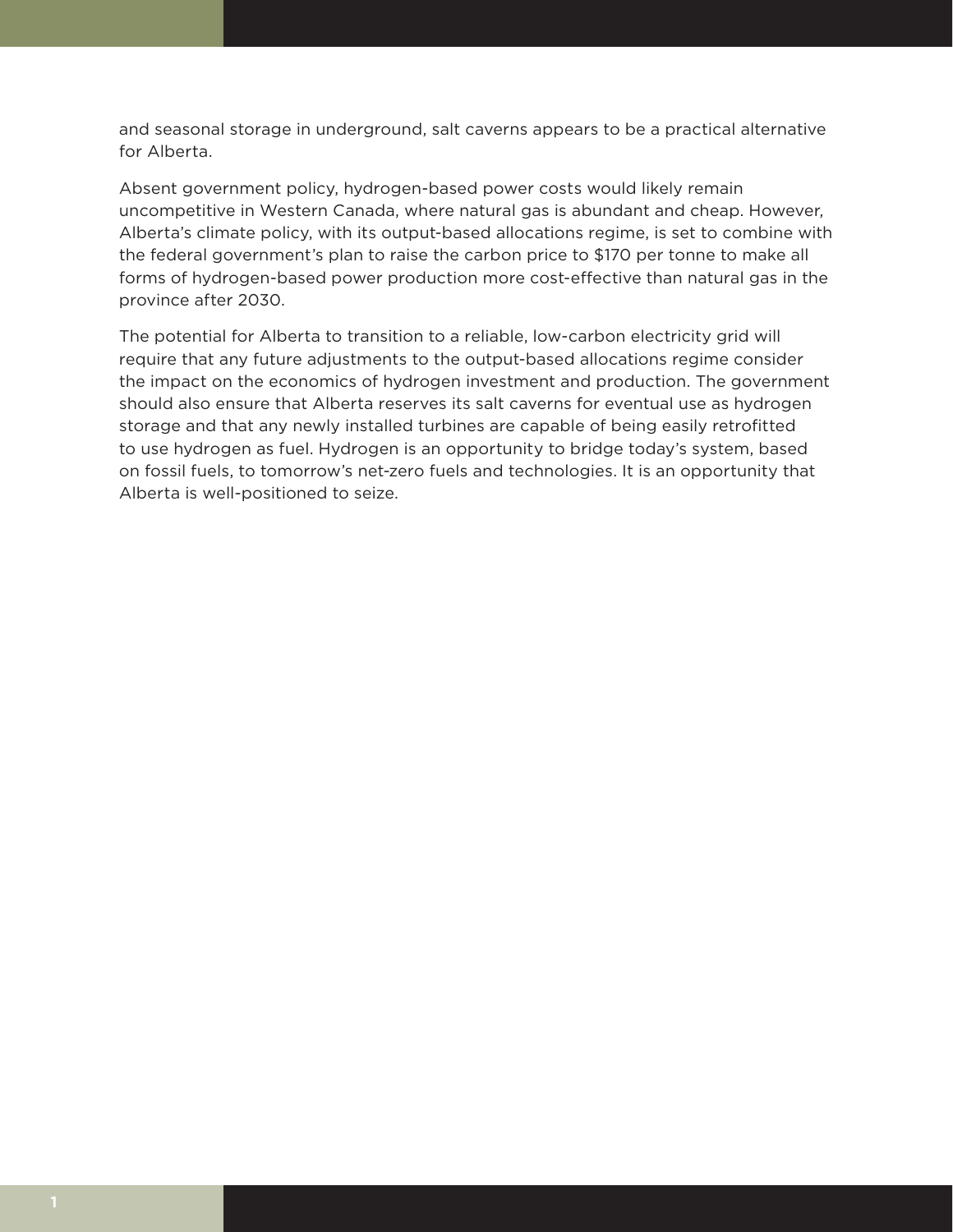# **1. INTRODUCTION**

Alberta's electricity system is heavily reliant on fossil fuels in its generation mix. To decarbonize the electricity system will require a significant increase in both variable renewable energy, namely wind and solar power, as well as firm low-carbon resources. Hydrogen offers the potential to both absorb excess variable renewable energy and provide a clean source of peaking capacity by its use as a fuel in steam and combustion turbines.

This School of Public Policy Research Paper is intended to provide a wide audience of policy-makers, industry participants, and the interested public an overview of:

- 1. The potential for hydrogen in the Alberta electricity sector as a long-term energy storage solution and a complement to variable renewable energy;
- 2. The ability for existing infrastructure to utilize hydrogen fuel;
- 3. A model comparing the expected costs of hydrogen to existing natural gas over time, including an increasing carbon price to 2030; and
- 4. A concluding discussion on preparing infrastructure and regulations today for the needs of tomorrow.

The pathway for clean hydrogen is likely to begin in markets where it has the highest value (i.e., where decarbonization alternatives are costly) and in areas of least resistance, namely where existing energy supplies, infrastructure and end-uses can be most easily repurposed for hydrogen use.

Our paper provides a deep dive into one such pathway for clean hydrogen: **decarbonizing electricity production**. For this analysis, we focus on Alberta, a province that has committed to phasing out coal power — previously its dominant fuel type for power generation — by 2030. As coal units retire, the question becomes: what will replace them in a manner consistent with the goal of net-zero emissions?

Natural gas is seen by many as coal's natural successor, at least in the near term. In some cases, this will involve converting coal units to burn natural gas, and in some cases it will involve retrofitting facilities to become highly efficient combined-cycle natural gas units. Given the low price of natural gas in Alberta, the plentiful reserves, and the relatively low cost of repurposing existing coal power infrastructure, natural gas is likely to play a significant role in the province, especially in the near term.

However, to eliminate emissions from the power sector and enable further electrification using renewable electricity, other options will be needed. Growth in variable renewable energy (VRE) is already occurring and this is expected to continue. Given Alberta's relative lack of transmission capacity with neighbouring jurisdictions and barring significant improvements in large-scale energy storage, the challenge will be in the ability to turn this cheap raw energy into the clean and reliable power consumers demand (Sepulveda et al., 2018).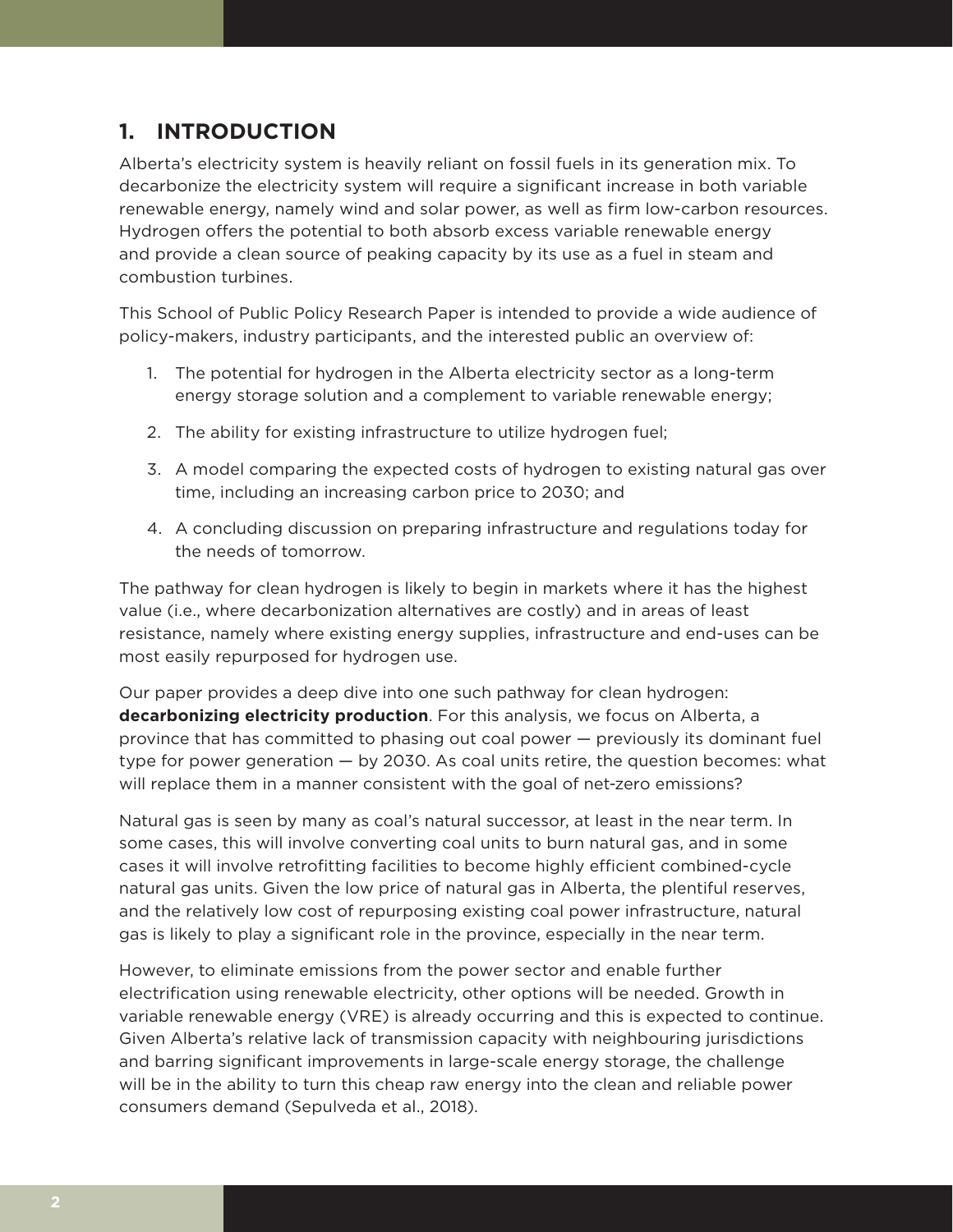Hydrogen offers a solution to this challenge. Hydrogen can perform the peaking and firming service required to complement VRE: that is, it can provide electricity when wind and solar are unavailable. This can be done by either combusting hydrogen in dual-fuel natural gas/hydrogen turbines or 100-per-cent hydrogen turbines, or transforming it into electricity using fuel cells. Furthermore, in times of strong renewable energy generation, electrolysis facilities can absorb excess electricity, turning water into hydrogen.

Our paper considers ways in which smart planning today can prepare us for the infrastructure and systems needed in the future. The notion of repurposing incumbent infrastructure, be it natural gas distribution and transmission systems or futureproofing coal-to-gas conversions by making them hydrogen-ready, can enable a lower-cost transition with fewer facilities abandoned as stranded assets. Ensuring that pipelines and other infrastructure are prepared for this change can remove future barriers to transition. To do so requires forethought and planning from today's regulators and industry participants.

# **2. HYDROGEN IN THE ELECTRICITY SECTOR**

Recent advances in renewable energy technology have made wind and solar renewable energy the cheapest source of electricity on a levelized cost basis in most places (Schumacher et al., 2020; IEA 2020). The challenge is no longer making clean renewable energy cheap, but rather integrating these intermittent resources while maintaining grid reliability when they are unavailable.

Options to "firm" VRE include eliciting greater demand response to reduce peak energy demand, adding storage, expanding transmission connectivity across regions, and installing and/or maintaining peaking generators. To remain consistent with a path to decarbonization, the latter solution — peaking generators — could be fueled by hydrogen. We explore the economic potential to use hydrogen as a firming power source, rather than its broad use as an energy source, relying instead on cheaper renewable energy to fulfill the role of delivering large supplies of raw energy.

## 2.1 DECARBONIZING ALBERTA'S ELECTRICITY SYSTEM

Unlike most other provinces in Canada, Alberta relies heavily on a fleet of combustion turbines and steam turbines to produce electricity. Combined, these sources produced 31 megatonnes of carbon-dioxide equivalent worth of emissions in 2019 (Government of Canada 2021). Alberta's electricity emissions are expected to continue to decline as coal power plants transition to using natural gas as fuel. The change is expected to be complete by 2023, when the last coal plants are converted, well ahead of the 2030 deadline (Healing 2020). But to further decarbonize, Alberta's heavy reliance on natural gas generation will need to be replaced by lower- or zero-emitting energy sources.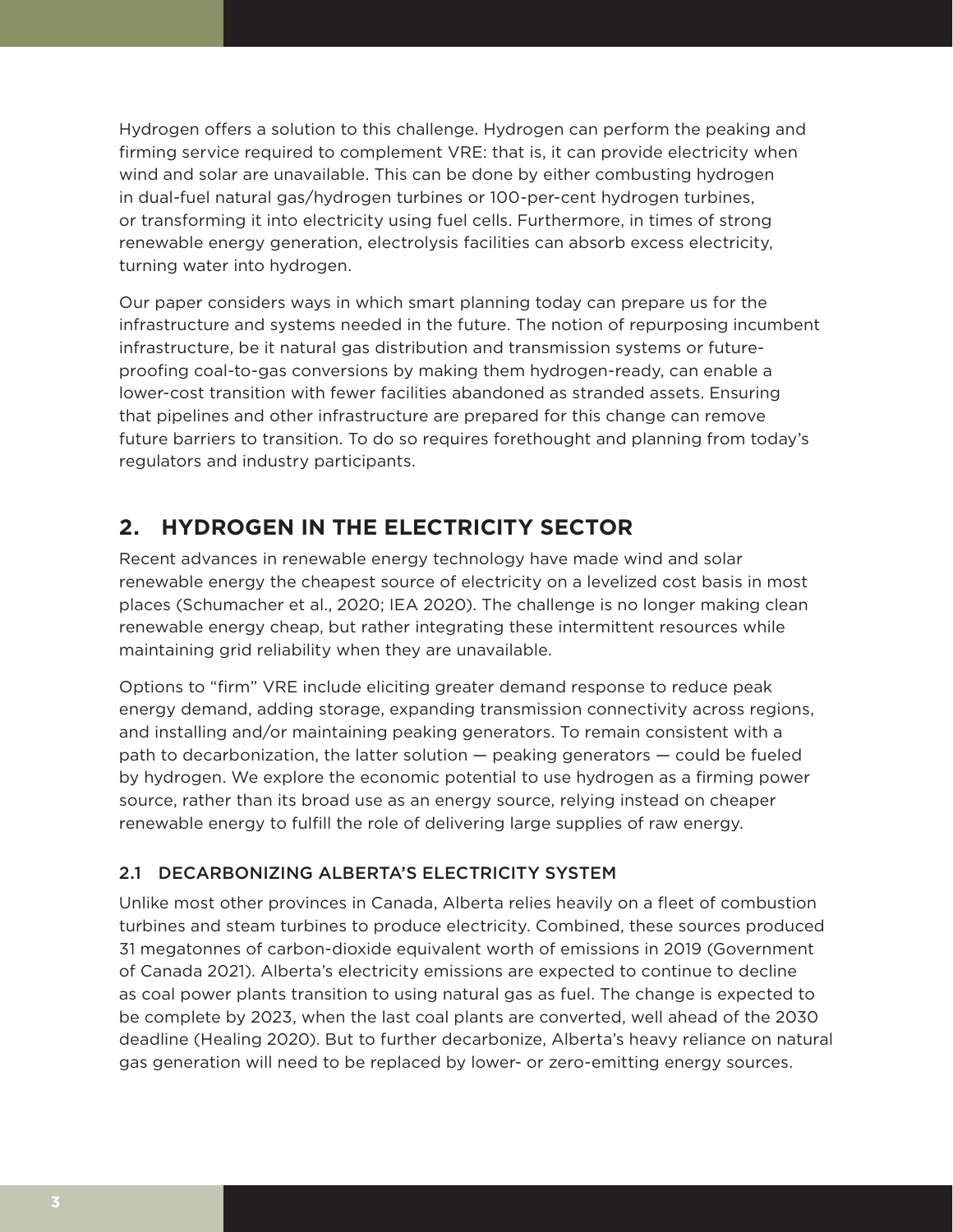

### Figure 1. Alberta's electricity-sector emissions

Source: Government of Canada, Canada's Official Greenhouse Gas Inventory (2021)

Currently, wind is the dominant renewable energy resource in Alberta, with an installed capacity of just over 2,000 megawatts. Wind's growth has been a function of government policies (both in Alberta and outside the province, with early projects benefiting from California-based incentive programs specifically and global innovation support in general) and rapidly declining costs making the private economics of wind generation competitive. Wind and solar continue to be a popular solution, with just over 5,200 megawatts of wind and over 4,300 megawatts of solar capacity in the planning queue, as declared in the June AESO Connection Project List (AESO 2021c). However, capacity values do not tell the entire story. As VRE resources, wind and solar will fluctuate in the actual amount of energy generated from their rated capacity. Annual capacity factors are roughly 15 per cent for solar in the province, and 30 to 45 per cent for wind power, depending on location and wind turbine technology (with newer projects towards the upper end and older ones nearer the bottom of that range). Furthermore, not all of these project proposals will get built, as their connection to the Alberta grid will be dependent on availability of project financing, transmission capacity becoming available, and favourable market signals as projects move toward their desired construction date.

## 2.2 WIND AND SOLAR-GENERATION PROFILES

Alberta's current wind fleet has a capacity factor of roughly 31 to 35 per cent (AESO 2020, 23) meaning it generates 31 to 35 per cent of its maximum rated capability over an average year. Newer projects with newer technology (with taller turbines and longer blades) are projected to reach above 40 per cent. This generation, however, varies widely from month to month and hour to hour. Wind has a seasonal trend, with higher wind generation occurring in the winter than in the summer (Figure 2). On a daily level, wind generation in Alberta also tends towards evening hours, when the temperature gradients are at their highest.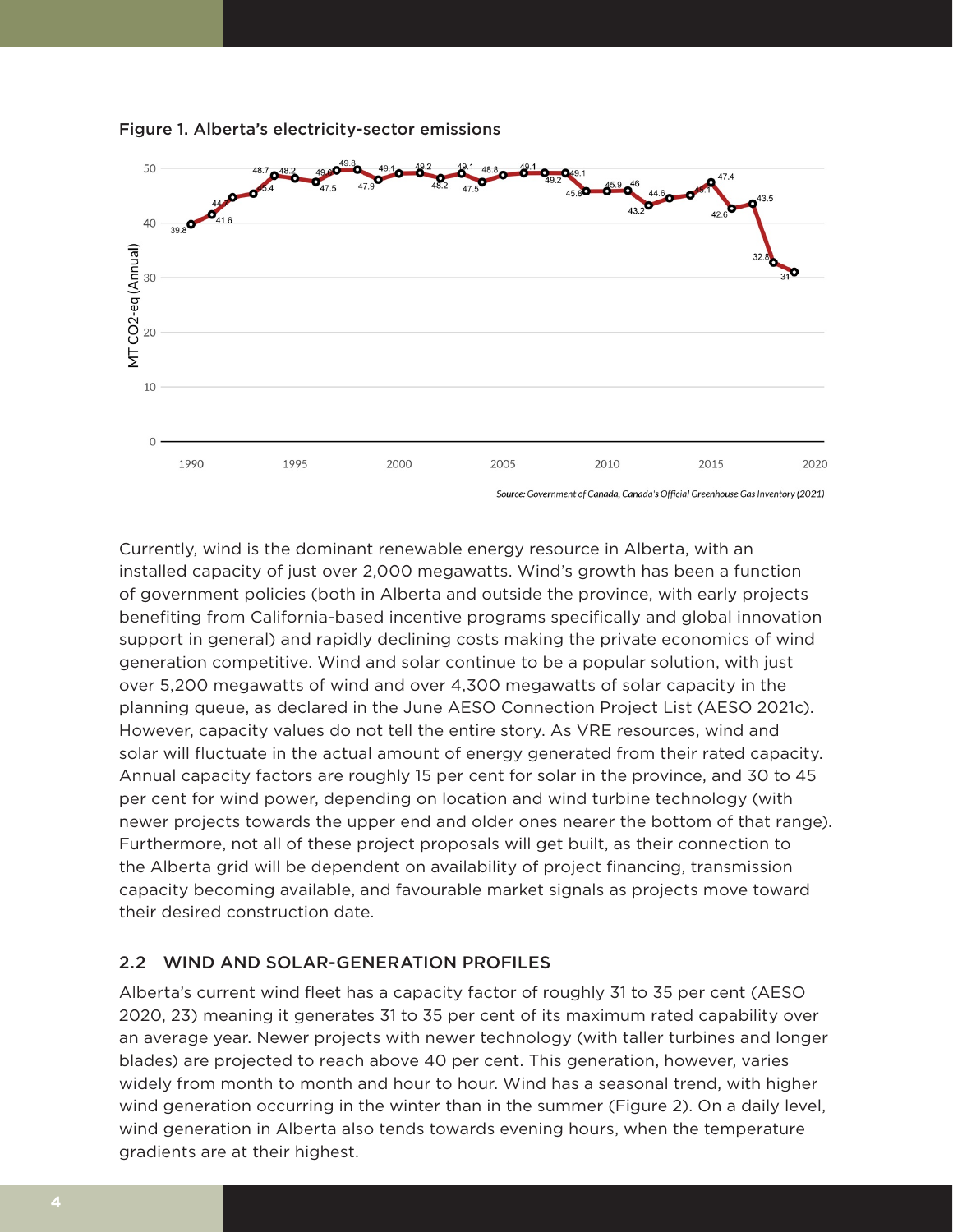

Figure 2. Alberta average wind and solar capacity factors

Data source: AESO 2021b.

Alberta's solar generation operates at an annual 15 per cent capacity factor, with the monthly production reaching up to 26 per cent, depending on panel technology. While lower than solar-rich locations in the U.S. southwest, Alberta (along with southern Saskatchewan) has the highest levels of solar intensity in Canada. Solar's seasonal profile, unsurprisingly, tends towards higher capacity factors in the summer months in Alberta on account of its northern latitude (see Figure 2). Solar is also more consistent on a day-to-day basis than its wind counterpart, with some variation based on cloud cover. Solar's main challenge vis-à-vis electric load is that supply falls just as evening peak demand hours arrive. This creates a large evening ramping challenge for grid operators to meet the large swings in net load (CAISO 2016).

Collectively, wind and solar are reasonable complements in Alberta, on account of their different seasonal profiles. In fact, southern Alberta and Saskatchewan are some of the few areas in the world where either the sun is shining or the wind is blowing at least 75 per cent of the time (Fasihi et al. 2016)

## 2.3 THE RENEWABLE CHALLENGE

The challenge with VRE remains its inability to match supply with demand. Relying on more wind and solar will replace fossil-fueled generation during times of renewable generation, providing a benefit to electricity users in the form of reduced fuel costs and emissions displacement, but will require other complementary features in the electricity system to maintain reliability at all times.

One option is to build larger electric interconnection capacity between provinces. Doing so takes advantage of the relative strengths of neighbouring provinces. Alberta's cost advantage in cheap but variable wind and solar energy could be well complemented by B.C.'s flexibility and storage from its hydroelectric system. Together, Alberta could provide bulk raw energy while B.C. provides firming capacity. However,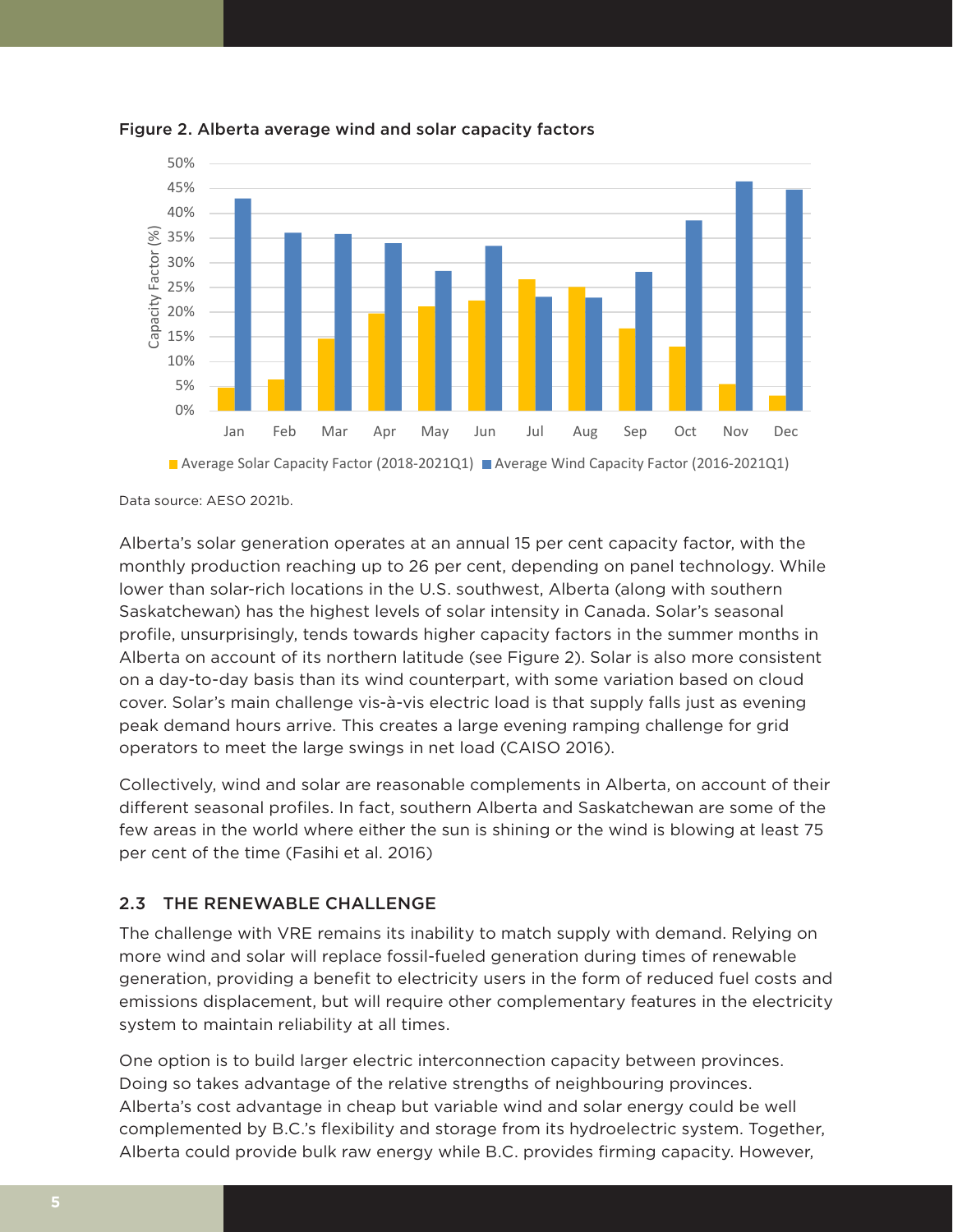such a solution faces many obstacles: from local opposition to linear infrastructure, Indigenous land rights, differences in electricity market and regulatory structures between the provinces, and political challenges reflecting the positions of winners and losers from trade. In short, transmission is an elegant and valuable solution, but it would likely require significant co-ordination and co-operation between the two provinces to overcome its many obstacles.

Another much-discussed option is to increase energy storage capacity, effectively shifting electricity from periods of excess to periods of need. This has begun in Alberta, with the installation of a few battery storage facilities with a cumulative 50 megawatts of output. However, the bulk of battery investment to date is in relatively short-duration batteries with a capacity of 64.3 megawatt-hours, which are able to manage small sub-hourly swings, but not week-long periods of low or no wind, and certainly not large seasonal swings (AUC 2019, 2020a, 2020b, 2020d). To manage prolonged periods of low wind associated with extreme cold events in Alberta's winters, or to deal with the seasonal variation in renewable generation, longer-duration storage will be required. Longer-duration storage projects, such as the pumped hydro reservoirs at Brazeau or at Canyon Creek, near Hinton, Alta., could provide significant long-term storage to complement renewables. Canyon Creek is slated to come online with a 75-megawatt discharge capability and a reservoir lasting over 37 hours (AUC 2018).

Hydrogen presents as an alternative solution to the VRE challenge. The potential opportunities exist on both sides of the market. First, the production of hydrogen via electrolyzers (converting water into its hydrogen and oxygen elements) can be a flexible consumer of renewable electricity when renewable generation is abundant. This helps to manage periods of excess generation. Second, the resulting hydrogen can itself be the fuel used in Alberta's combustion turbines in place of natural gas to generate electricity when renewable generation is scarce. One-way alkaline and proton exchange membrane electrolyzers are already commercial and costs are falling rapidly, while prototype two-way solid-oxide fuel cells already exist that can perform both as fuel cells and electrolyzers (Dowling et al. 2020).

## 2.4 HYDROGEN AS A GENERATION FUEL SOURCE

Hydrogen does not produce any carbon-dioxide emissions when used to generate electricity; water is the only resulting product when hydrogen is reacted with oxygen, either by combustion or through a catalyst in a fuel cell. This is important in a stationary application, because after hydrogen is used for electricity production, it converts back to water, and thus can be recycled for hydrogen production again through electrolysis. Hydrogen can thus complement wind and solar generation by being a firming fuel to be produced in times of energy abundance and transformed back into electricity in times of scarcity.

Hydrogen also has an advantage in energy-storage duration compared to current battery technologies. Hydrogen storage typically comes in two forms: in scalable above- or below-ground pressure vessels, or in underground formations, such as salt caverns (IEA 2019; Mallapragada et al. 2020). Salt-cavern storage, where available, would likely be very inexpensive and capacious, while pressure vessels would likely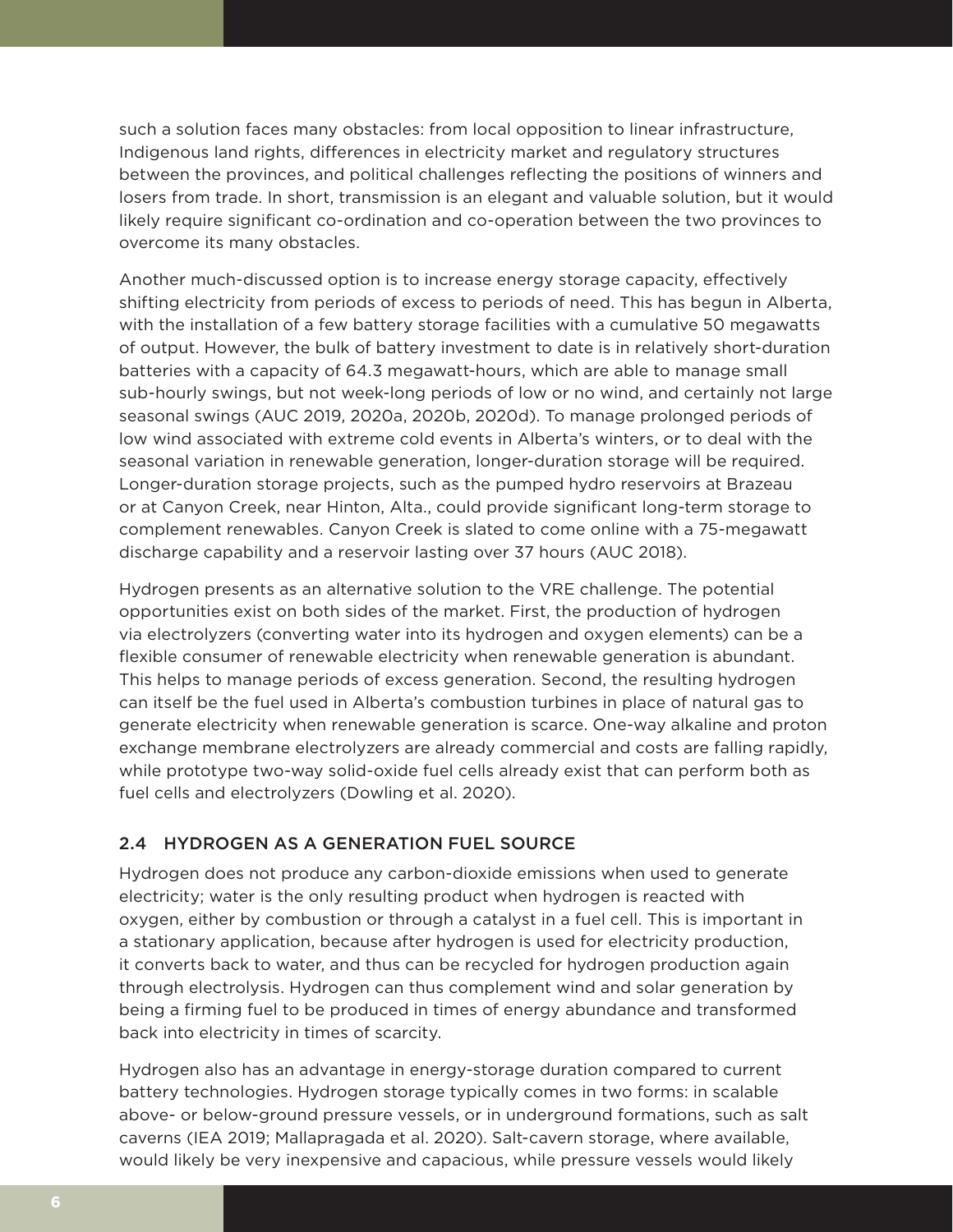cost \$0.15 to \$0.25 per kilogram for daily fill-and-empty use, with the cost per kilogram rising (beyond this range) or falling with reduced or increased cycling. These storage solutions could provide weeks or even months of storage capacity relative to the hours that current battery technologies can provide. For example, electricity generation from the summer months could be transformed into hydrogen and stored for later use in the winter. Therefore, producing hydrogen through electrolysis could provide a seasonal storage mechanism to complement VRE sources.

# 2.5 ALBERTA'S STEAM AND COMBUSTION TURBINES

Alberta is well-positioned to repurpose its existing steam and combustion turbine infrastructure to utilize hydrogen fuel. This is because hydrogen has similar combustion qualities to methane when carefully mixed to match energy delivery in combustors, and so is able to be used as a complementary or replacement fuel in Alberta's current combustion- and steam-turbine infrastructure. Doing so limits the number of greenfield projects required in Alberta's decarbonization pathway, lowering overall costs, as much of the existing electric infrastructure (including powerhouse components and transmission equipment) can be repurposed.

Combustion turbines fueled by methane, whether in simple-cycle or combined-cycle configuration, are the most common type of generator in the Alberta electricity market. Many of these turbines can already use hydrogen as part of their fuel mix and can further undergo modifications to use higher concentrations of hydrogen (General Electric n.d.). General Electric, the dominant manufacturer of combustion turbines installed in Alberta, has a historical track record of using hydrogen in its turbines (Rahm et al. 2009, 7) and has successfully piloted turbines using 90-per-cent hydrogen fuel. There are several projects in the U.S. to transition natural gas units to use hydrogen, including the Sheldon Power Station in Nebraska and the Intermountain Power Plant in Utah. Worldwide, many pilot and full-scale transition projects are occurring (Wagman 2017; Patel 2020).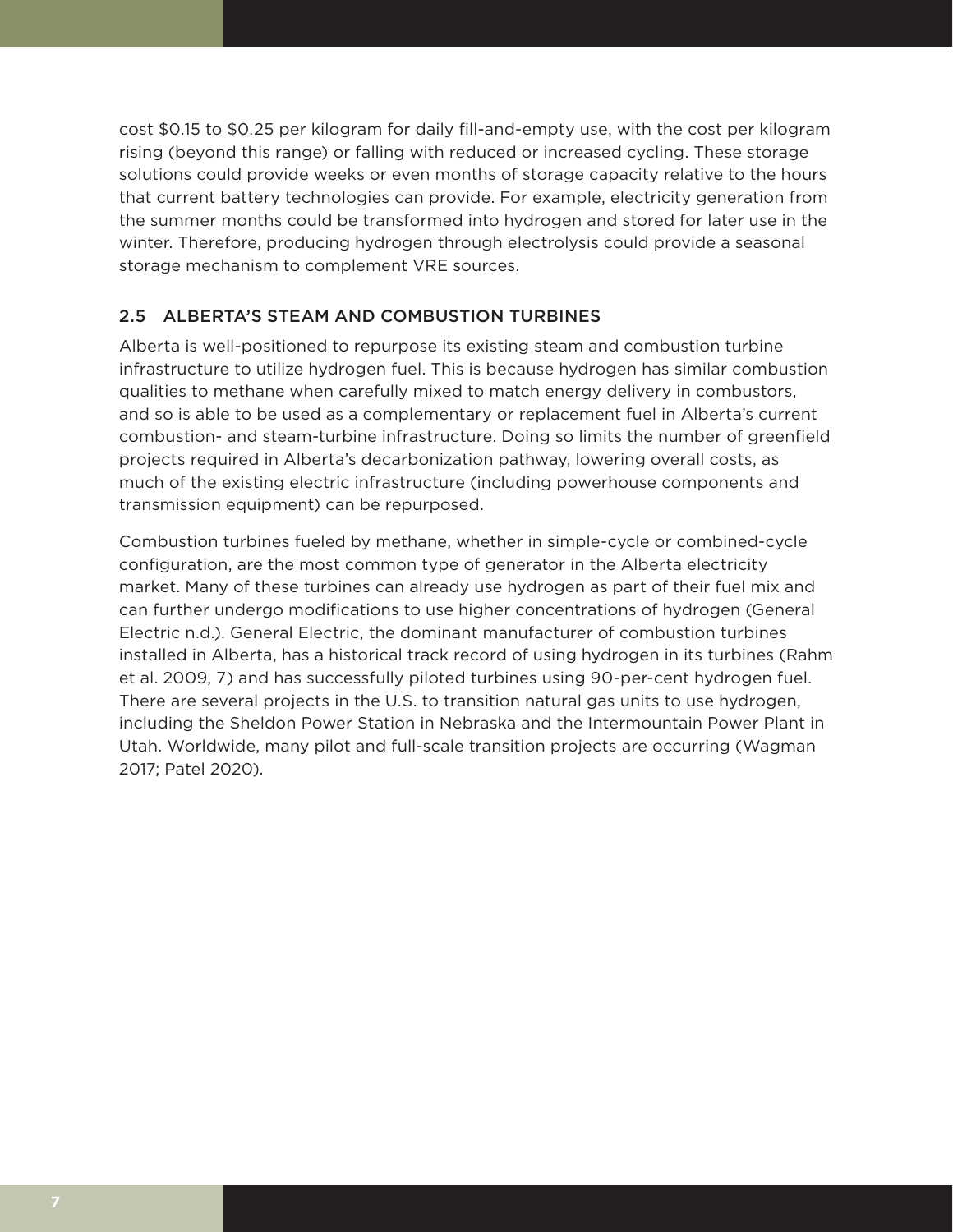## **Box 1: Intermountain Power Plant**

Intermountain is an 1,800-megawatt coal-fired power plant located in Delta, Utah. It was commissioned in 1986, with two steam turbines fueled by coal. In 2012, the Intermountain Power Agency looked to convert the two coal boilers to use natural gas in order to reduce emissions. This was driven by the SB 1368 environmental performance standard enacted in 2006, requiring all baseload generation to meet emissions intensity equal to a combined-cycle natural gas plant (Cassell 2012).

Instead, in 2019, Intermountain decided to replace the existing coal/steam boilers with two new Mitsubishi M501JAC combustion turbines, for a total of 840 megawatts. These units are being designed to run with a fuel mixture consisting of 30-percent renewable hydrogen along with 70-per-cent natural gas when construction is complete in 2025. As time goes on, the plant will be retrofitted during planned maintenance cycles to use 100-per-cent hydrogen by 2045 (IPA n.d.).

The Intermountain project is unique because it sits on a salt cavern that will be used to store hydrogen produced from electrolysis powered by local VRE sources. Salt caverns can be hollowed to form custom volume storage that will not react with hydrogen and enjoys a significant cost advantage over above-ground hydrogen storage for long discharge-duration options (IEA 2019). Such cavern systems can store vast amounts of hydrogen, holding fuel for upwards of 150,000 megawatthours of energy. In order to produce this amount of energy with lithium-ion batteries, it would take up to 40,000 shipping containers filled with grid-scale-sized batteries (Compton 2020).

Lessons from the Intermountain project can be readily applied in Canada, especially in Alberta, with its current fossil-thermal-dominated electricity system, large variable renewable resources, and appropriately located salt-cavern geology in the Fort Saskatchewan area, near chemical plants, which can also make use of electrolyzed hydrogen and oxygen.

Alberta also has several steam turbines, currently or previously fueled by coal, that could be converted to use hydrogen or hydrogen-based fuels, such as ammonia, in their boilers. At this point, all coal plants have either started the conversion process to replace coal with natural gas, have decided to shut down, or have converted to a combined-cycle unit by repowering with a combustion turbine in sequence with the existing steam turbine.<sup>1</sup> Conversion to natural gas appears to be the favoured option, with Capital Power, TransAlta Corp. and Heartland Generation Ltd. announcing their intent to convert their existing facilities to incorporate methane either through a coalto-gas boiler conversion or by repowering as a combined-cycle gas turbine (Capital Power n.d.; TransAlta n.d.; AUC 2020c). If the firms are already going through the conversion process to natural gas turbines, the option to include hydrogen in the fuel mixture could also be built into these turbines (along with space and access for

*<sup>1</sup>* See, for example, TransAlta, "Repowering Projects" (https://www.transalta.com/plants-operation/repoweredcombined-cycle-units/) for an example of repowering coal plants to combined-cycle natural gas.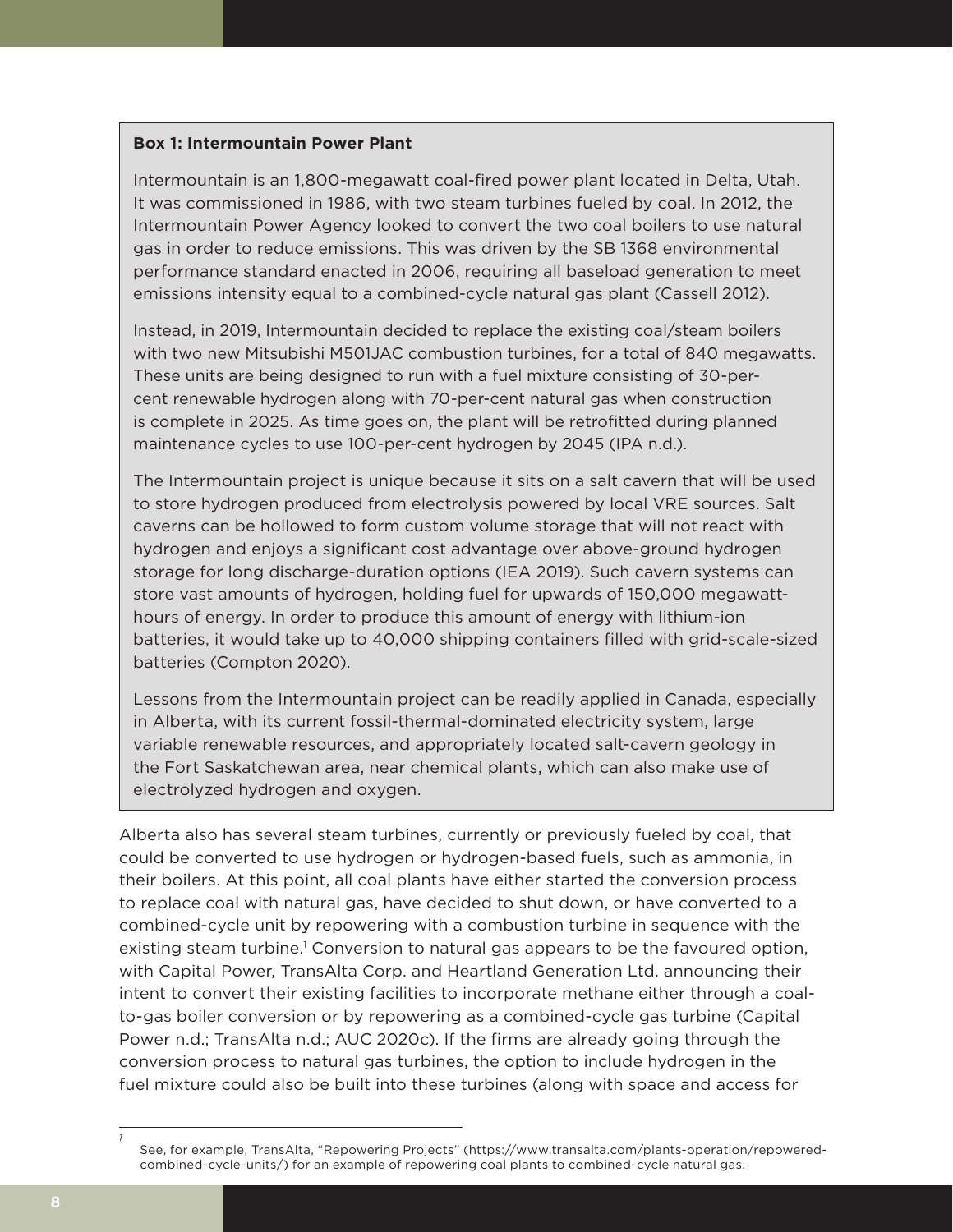hydrogen storage), potentially further reducing the emissions from these power plants. The alternative of just shutting down the existing facilities leaves a large amount of existing transmission capability underutilized. This could be of even larger importance in Ontario, because much of the transmission system is webbed around the coal plants that were shut down in the 2007–14 period.

There is also another location aspect to consider. Coal power plants were located next to coal mines to minimize transportation costs. Not all coal power plant locations may be able to get a steady supply of hydrogen unless significant transmission capability is built or electrolyzers are located in close proximity to such facilities. This suggests that greenfield hydrogen-fired electricity generation turbines may benefit most from locating near hydrogen supply or storage assets, whether it be a hydrogen transmission system, a steam-methane reformer with carbon capture and storage, salt-cavern seasonal storage, or an integrated hybrid site, like Intermountain, consisting of variable energy resources, an electrolyzer and a generator turbine. This hybrid configuration could benefit from a number of revenue streams, including electricity from variable generation (at a discount, if VRE sources continue to grow and depress pool prices); grid-reliability service payments from the electrolyzer; electricity from combustion turbines and eventually fuel cells; and an opportunity to sell hydrogen and oxygen gases as high-value chemical feedstocks (Preston et al. 2020). Alberta is already eyeing salt caverns as a means to store crude oil and compressed air, but this capacity could instead be used for hydrogen storage.

The Strathcona Salt Cavern (see Figure 3, below) is located near the backbone (240-kilovolt) alternating-current lines of the Alberta grid, and the high-voltage direct current Western Alberta Transmission Line and Eastern Alberta Transmission Line (of 500 kilovolts each) meet near the cavern, allowing transmission of renewable-sourced energy to and from the cavern site from southern Alberta. A facility like Intermountain over the Strathcona Salt Cavern, running initially on a methane and hydrogen mix, then 100 per cent hydrogen, or two-way solid-oxide fuel cells, could create multiple firm renewable power benefits (Jenkins et al. 2018; Sepulveda et al. 2018). Electricity could be purchased when cheap (\$0.01 to \$0.03 per kilowatt-hour) to produce hydrogen, which would be stored in the cavern, helping stabilize electricity prices during surplus. It could then be converted back to electricity at 40-to-50-per-cent efficiency in times of electricity scarcity, with likely prices of \$0.075 to \$0.15 per kilowatt-hour. The location would also be ideal for short-term response, voltage regulation, and general grid-reliability services served from electrolyzers or co-sited batteries (Allidières et al. 2019, 9699).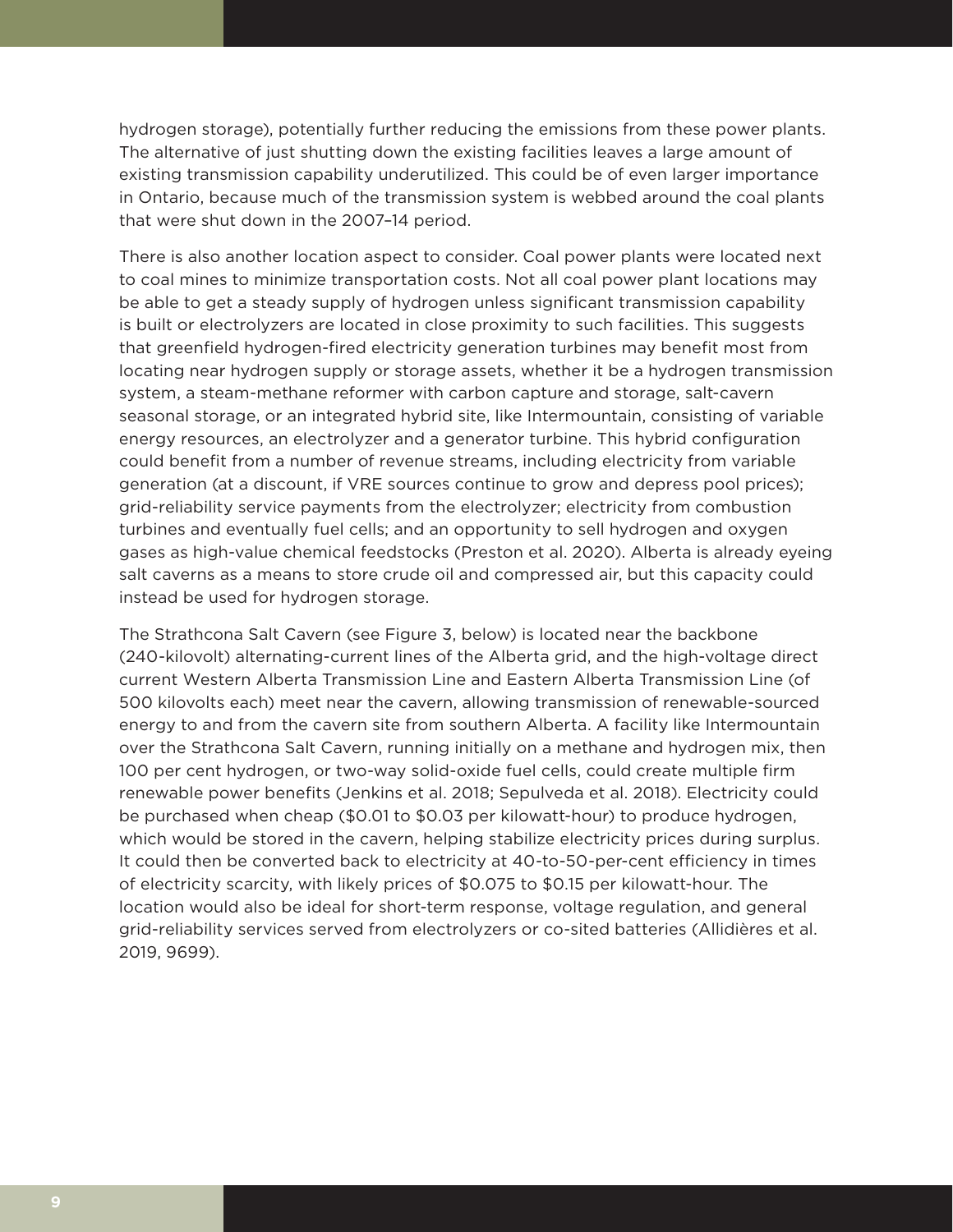Figure 3. Location of Strathcona Salt Cavern, proposed Lloydminster Salt Cavern and main Alberta transmission line



Source: AESO 2019; Adapted by Authors

# **3. THE ECONOMICS OF NATURAL GAS AND HYDROGEN FOR POWER GENERATION IN ALBERTA**

As Alberta moves towards a higher share of VRE sources to power its electrical grid, having fast-reacting low-carbon generation will become even more crucial to balancing the grid and maintaining reliability. Peaking supply options can provide such services; the question is, *at what point will using hydrogen be preferable to natural gas?*

To answer this question, we construct a production-cost model that estimates the break-even price point for hydrogen to become preferable to natural gas for power generation. The model incorporates marginal costs of electricity generation based on input fuel costs and carbon costs incurred by natural gas. As the carbon price increases over time, the cost of using natural gas for generation rises, raising the breakeven price (in terms of cost per kilogram for hydrogen production) at which hydrogen becomes the economical choice.

After identifying break-even prices for carbon prices at both \$50 and \$170 per tonne, we then calculate the cost of producing hydrogen from natural gas via steammethane reforming (SMR) using the latest model from the U.S. National Renewable Energy Laboratory. We further modelled hydrogen production costs from electrolysis assuming a 70 per cent capacity factor, operational costs, three distinct capital costs and varying electricity costs from the 2019 IEA Future of Hydrogen report. This exercise gives a sense of the relative economics of different production methods for hydrogen vis-à-vis one another and natural gas for power production.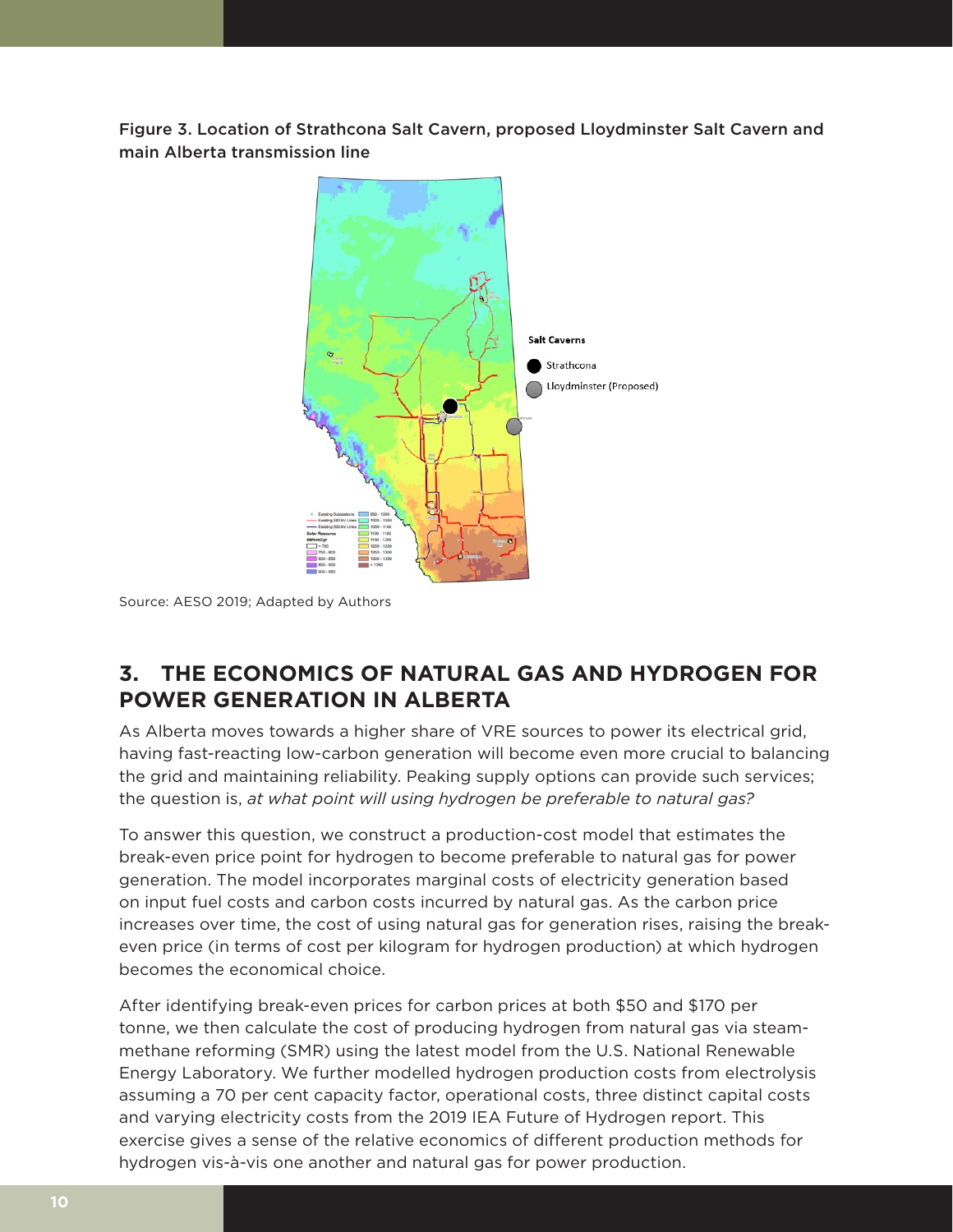We then further enhance the model to incorporate details regarding carbon-pricing regimes. In Section 3.1, we include a strict carbon price on emissions in the production and generation side. In Section 3.2, we incorporate output-based allocations (OBAs) specific to Alberta's carbon policy. The contrast between excluding OBAs and including them demonstrates the dramatic impact OBAs have on price incentives for hydrogen in Alberta. Finally, we compare the production costs and carbon-price impacts in each scenario to the break-even points, to find the point that hydrogen becomes preferable to natural gas for power generation for carbon prices between \$50 and \$170 per tonne.

# 3.1 HYDROGEN VERSUS NATURAL GAS WITH CARBON POLICY AND NO OUTPUT-BASED ALLOCATIONS

Based on our model and the research that informs it, we conclude the price of hydrogen without any OBAs would need to be as low as \$0.70 per kilogram today to generate power at the same cost as from natural gas in a simple-cycle turbine, given 2022 carbon prices and a natural gas price of \$3.00 per gigajoule. In this scenario with no OBA subsidies, carbon costs represent roughly half of the marginal cost of generating power from a simple-cycle plant running off natural gas. As the carbon price rises, the break-even price where hydrogen starts to become more economical than natural gas also rises. By 2030, with a projected carbon price of \$170 per tonne, hydrogen costs need only be \$1.50 per kilogram, rather than \$0.70 per kilogram, to beat \$3-per-gigajoule natural gas, improving the prospects for hydrogen (Figure 4).



Figure 4. Break-even prices of hydrogen versus natural gas (\$/MWh)

Figure 5 shows the improving prospects for hydrogen, as shown by the larger yellow-shaded region, which indicates hydrogen production costs and natural gas price combinations where hydrogen is more economical than natural gas for power production.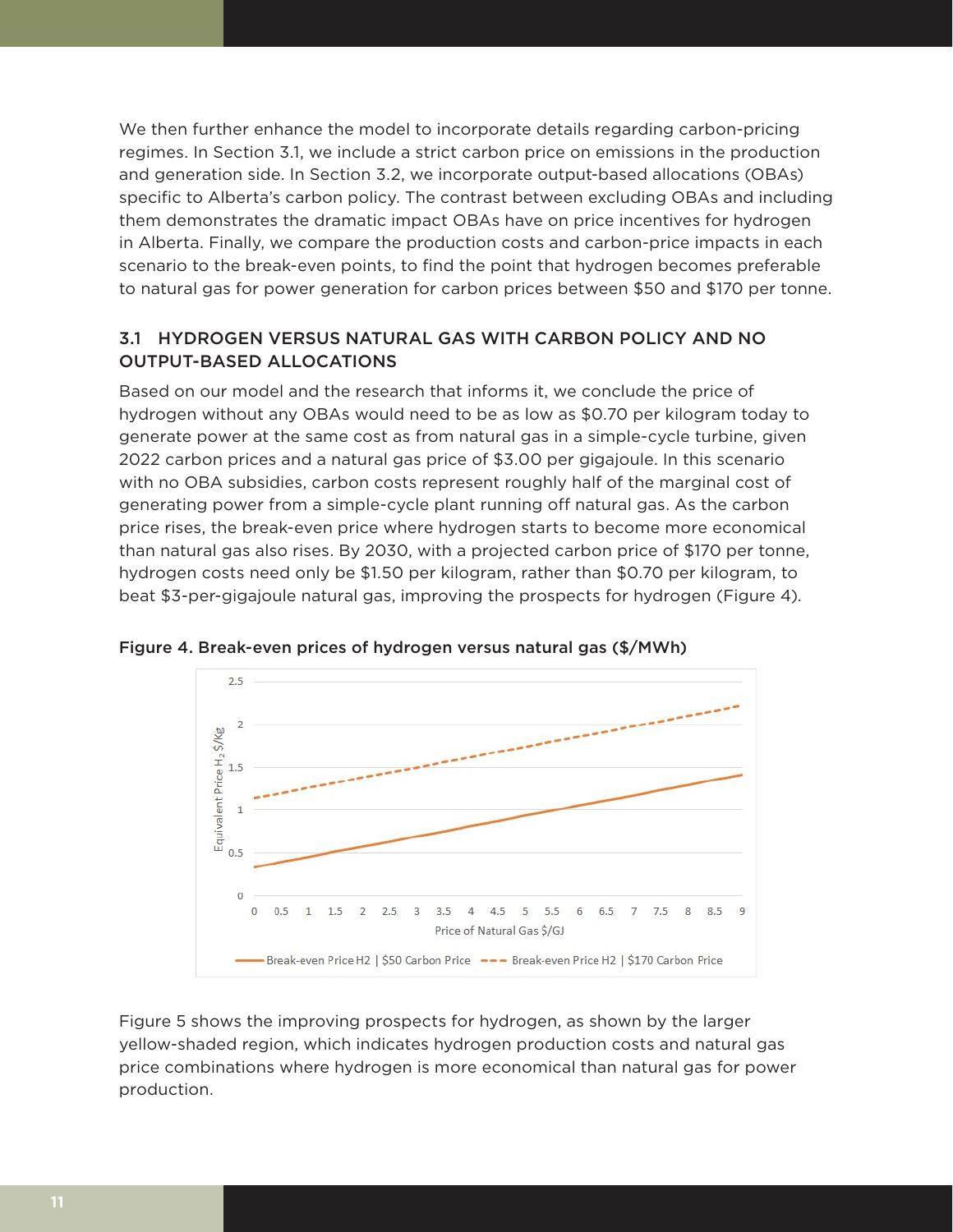Figure 5. Break-even prices of hydrogen for a simple-cycle gas turbine in 2022 to 2030 without output-based allocations compared to estimated electrolysis production costs with a 70% capacity factor and \$37/MWh electricity price, and estimated methane-reforming costs



Figure 5 includes estimates of production costs for hydrogen from methane reforming and electrolysis, at varying degrees of carbon capture and storage (CCS) costs and electrolyzer capital costs, respectively. At a \$50-per-tonne carbon price (left panel), the cost of 90 per cent CCS is roughly equivalent to the carbon costs faced by unsequestered "grey" hydrogen (produced from steam reforming). At \$170 per tonne (right panel), the advantages of "blue" hydrogen (produced by steam reforming with carbon capture) over "grey" hydrogen become clear, even at 90-per-cent CCS. For "green" hydrogen (made from renewable energy), the production costs are very sensitive to assumptions around capital costs of the electrolyzers. Green-hydrogen production remains more expensive than 90 per cent CCS blue hydrogen, even at a carbon price of \$170 per tonne, in most situations. Even with aggressive reductions in the capital costs of the electrolyzers down to US\$350 per kilowatt by 2030, gas prices must still exceed \$6 per gigajoule for electrolysis to be favoured over steam reformation. Further information on key assumptions is included in the appendix.

Ultimately, however, even at a \$170-per-tonne carbon price, the prospects for hydrogen in the power sector remain bleak absent either lower electricity prices and/or cost reductions in electrolyzer and SMR/CCS technology. This suggests that, without supportive policies, hydrogen may only become the cost-minimizing fuel for electricity generators with either significant reductions in electrolyzer capital costs and/or CCS technology, even lower renewable-electricity prices, or greater than \$170-per-tonne carbon prices. However, the story does not end there, as Canada's (and Alberta's) large-emitter carbon-pricing policy includes another component, OBAs, which play an important role in the economics of hydrogen in the power sector.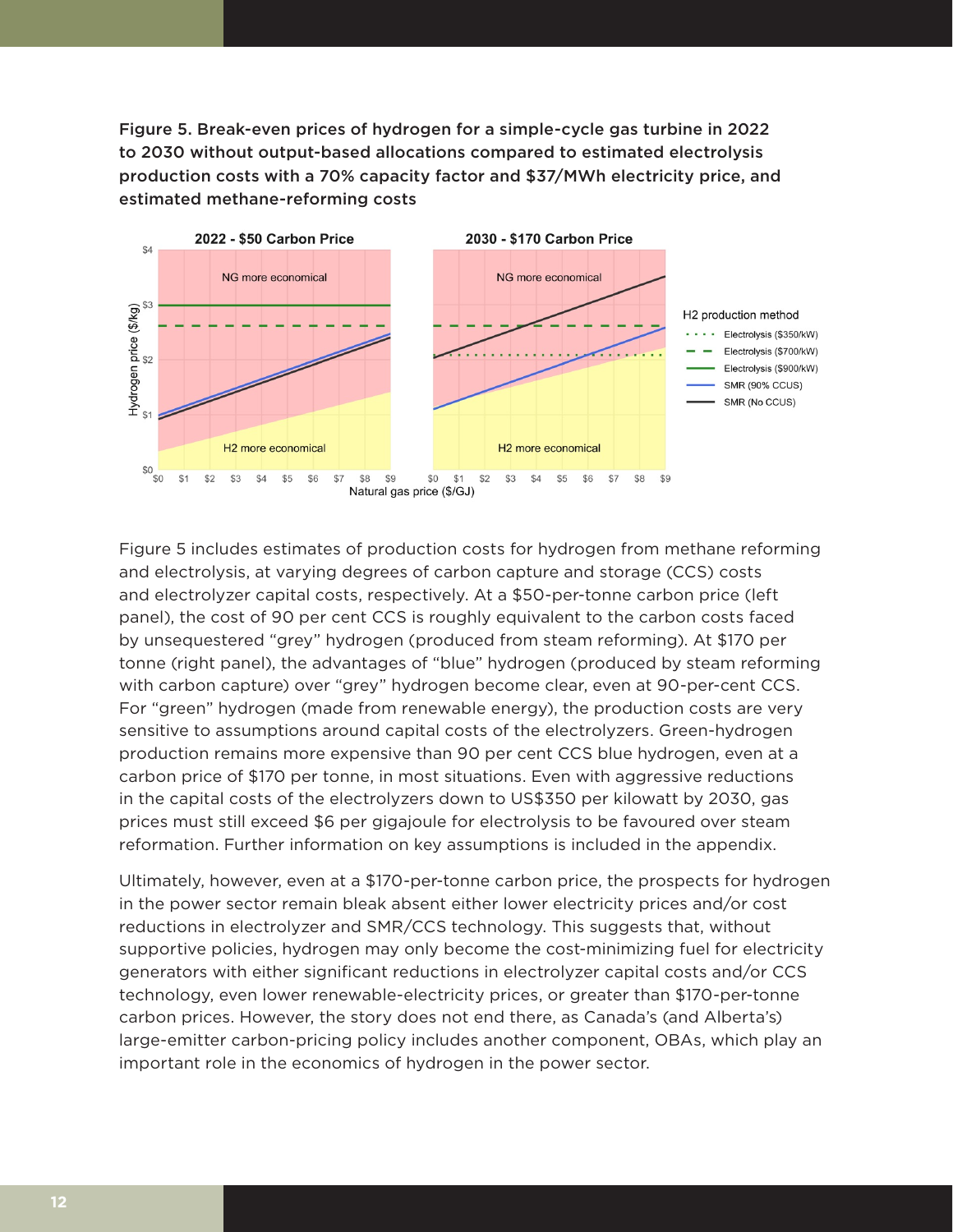# 3.2 HYDROGEN VERSUS NATURAL GAS WITH CARBON PRICING AND OUTPUT-BASED ALLOCATIONS

While the above scenario incorporates Canada's stated policy of a carbon price of \$170 per tonne by 2030, it does not include the OBA component of the large-emitter policy. OBAs set a benchmark in terms of tonnes of emissions per unit of output, above which firms pay for emissions, and below which firms receive credits. Alberta has an OBA scheme (known as TIER, or Technology Innovation and Emission Reduction regulation) for both electricity *and* hydrogen production. For electricity, the benchmark is set at 0.37 tonnes of carbon-dioxide equivalent per megawatt-hour, and for hydrogen production the benchmark is 9.068 tonnes of carbon-dioxide equivalent per tonne of hydrogen. These allocations provide subsidies that drastically reduce the realized production costs of clean hydrogen, shifting the relative economics as compared to the no-OBA scenario in Figure 5, making it the preferable fuel even before 2030.

Figure 6 illustrates the effect of Alberta's OBA system on the relative economics of power through hydrogen versus natural gas. The OBA subsidies applied to hydrogen substantially improve its economics in power generation. **At a carbon price of \$170 per tonne, all forms of hydrogen-based power production dominate natural gas.**  This comes about from an effective "pancaking" of policy — hydrogen-based power production receives OBAs in two sectors: first during hydrogen production, and second during zero-emission power generation. Perversely, such a system provides subsidies for steam reforming without CCS, making it the preferable alternative to just burning natural gas, which is counter to the end objective; as noted in our companion paper (Bataille et. al., 2021), such "grey" hydrogen emissions are actually higher than just using natural gas. Key assumptions to this model are further outlined in the associated appendix.

Figure 6. Break-even prices of hydrogen for a simple-cycle gas turbine in 2022 to 2030 with output-based allocations compared to estimated electrolysis production costs with a 70% capacity factor and \$37/MWh electricity price, and estimated methane-reforming costs

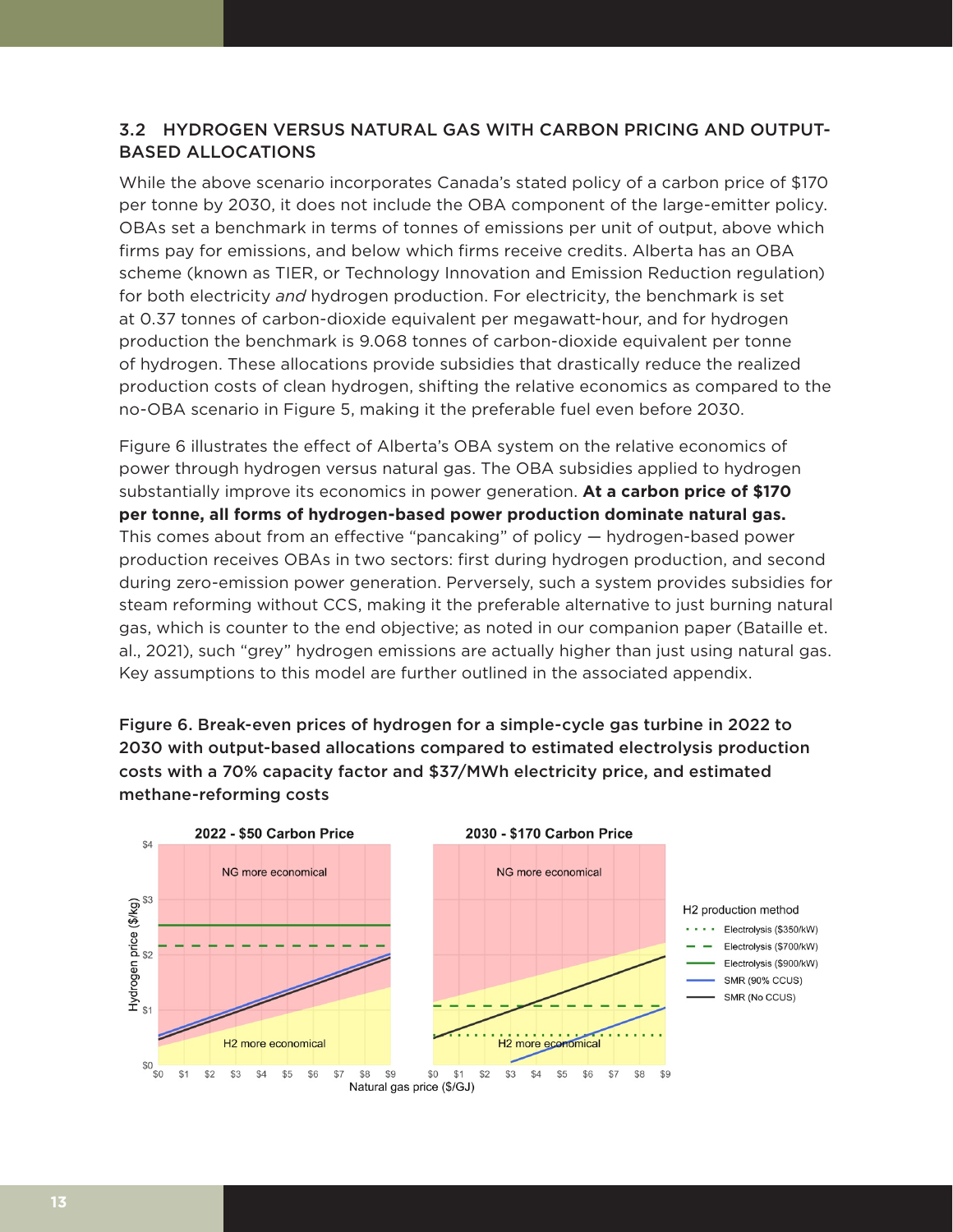Overall, OBAs alter the playing field in favour of hydrogen, such that with a carbon price of \$170 per tonne, hydrogen produced through methane reforming with 90 per cent CCS or electrolysis is preferable to using natural gas in a simple-cycle electricity generator. As a result, hydrogen would displace natural gas from the power grid.

As it stands, natural gas still enjoys a steep discount compared to current hydrogen costs, but the future of Alberta's carbon policy will largely determine whether or not hydrogen becomes the preferred fuel prior to 2030. However, there are already new competitive technologies being proposed in Alberta that promise further cost reductions below that of current methane-reforming levels that may further encourage a quicker transition to hydrogen (ERA 2020). Is important to note that hydrogen produced through SMR or autothermal reforming provides value through a consistent, relatively cheap source of hydrogen to help with the initial adoption of hydrogen fuel use in the industry. As electrolysis costs fall due to economies of scale and technological innovation, recycling the water by-products from combusting hydrogen will help build a renewable and reliable system that doesn't require gas-drilling operations, which are subject to upstream fugitive emissions.

# **4. DISCUSSION AND CONCLUSION**

Alberta faces a challenging journey in its transition to net-zero in the electricity industry because of its reliance of existing fossil fuels, but hydrogen is an opportunity to bridge today's system to tomorrow's net-zero fuels and technologies. A key policy element enabling hydrogen will be the current carbon-based allocation incentives under TIER. Our model determines that the rising carbon prices to 2030, along with Alberta's OBAs for hydrogen and electricity, offset a large portion of the overall costs to create hydrogen, and provide sufficient incentives to use hydrogen rather than natural gas as a preferred fuel closer to 2030.

The crucial assumption is that the current TIER output-based allocations are not set to change or have built-in mechanisms to reduce the allocation over time. As industry innovates and adopts carbon-capture methods for hydrogen production, as we have seen recently with Air Products Inc., ATCO Ltd. and Suncor Energy Inc., the government will need to consider at what point the OBA for hydrogen and electricity need to change. For example, a 95 per cent carbon-capture rate on the current 9.068 total carbon dioxide-to-total hydrogen benchmark with a \$170 carbon price would result in a \$1,464 subsidy per tonne of hydrogen produced. Maintaining the OBAs at current levels may not be sustainable. In Alberta, such subsidies are funded by firms paying for emissions that exceed the OBA benchmarks, and companies moving to lower-carbon methods of production would have the effect of slashing the amount of money going into the fund to pay for such subsidies. Alberta should consider how transparency on any future allocation changes may positively impact hydrogen investment and lower the overall risk of such investment in the province.

While there are many unknowns attached to Canada's journey to net-zero, and hard choices about infrastructure spending will need to be made, there are a couple of noregrets actions that will increase future options by preparing today's infrastructure for tomorrow's energy systems (CICC 2021).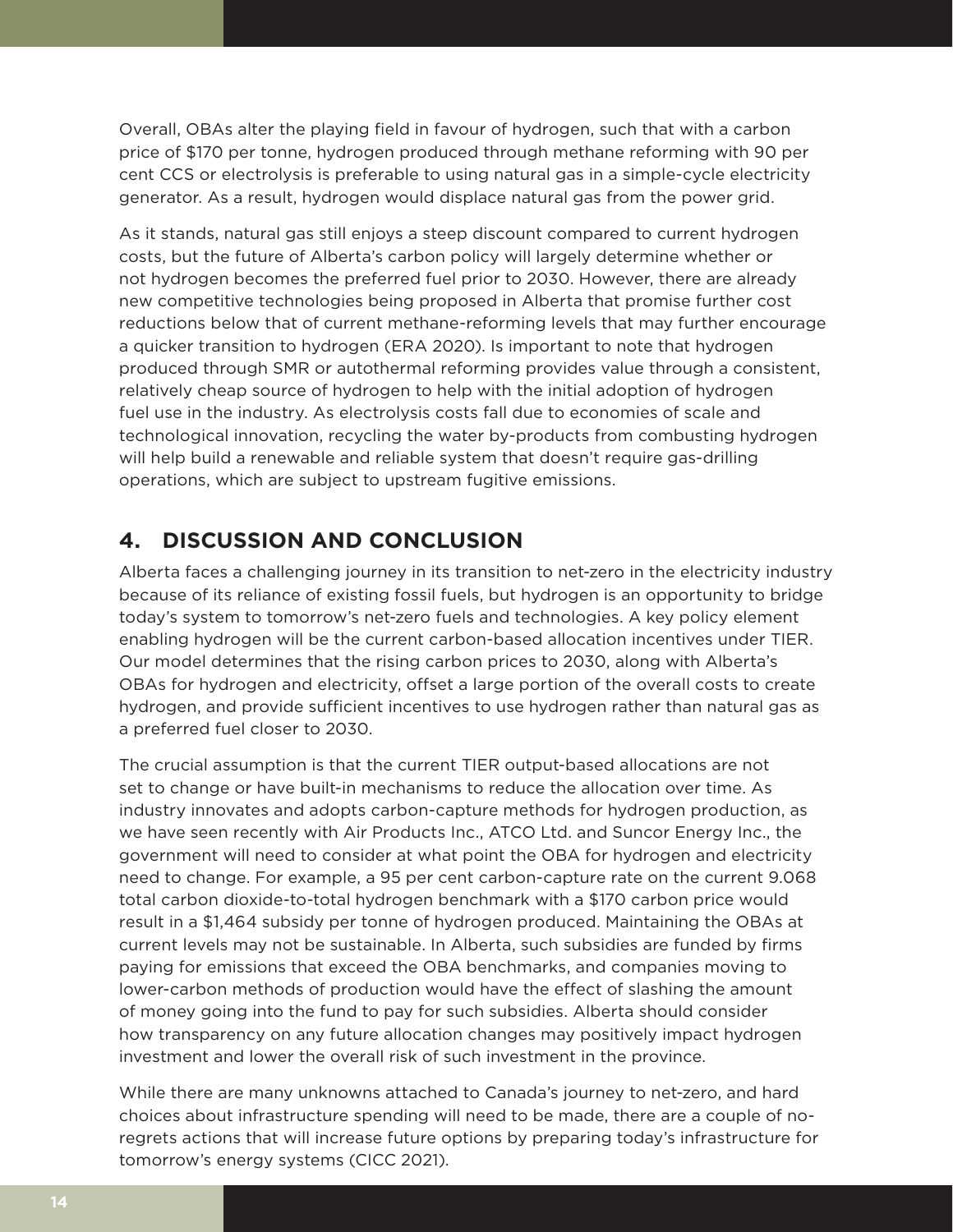- 1. All new combustion turbines for electricity generation should be able to run hydrogen with minimal or no retrofitting. This is not as onerous as it sounds, because much of the fleet already can run hydrogen, and it doesn't interfere with using methane.
- 2. Salt caverns will be highly sought after for seasonal hydrogen storage. It is important that they are not ruined nor allocated for natural gas storage in any way that precludes using them for hydrogen storage. Given they are mostly under provincially governed Crown lands, and the subsurface rights belong to the Crown, it may be appropriate to bring their governance into the electricityand gas-transmission system. Relatedly, the position and condition of salt caverns across Canada should be mapped and assessed with respect to the transmission system and potential renewable-electricity resources.

Ultimately, one of the most valuable roles for hydrogen will be in assisting the decarbonization of the power sector. As the share of the electrical grid made up of renewable power increases, hydrogen can play an essential role in both absorbing excess generation during periods of wind and solar abundance for electrolysis, and generating firm, reliable, power in hydrogen-capable gas turbines. The combination of larger shares of renewables supported by complementary hydrogen infrastructure offers a pathway to decarbonizing power grids that have historically been more reliant on fossil fuels for electricity generation, such as those in Alberta, Saskatchewan, and parts of the Maritimes.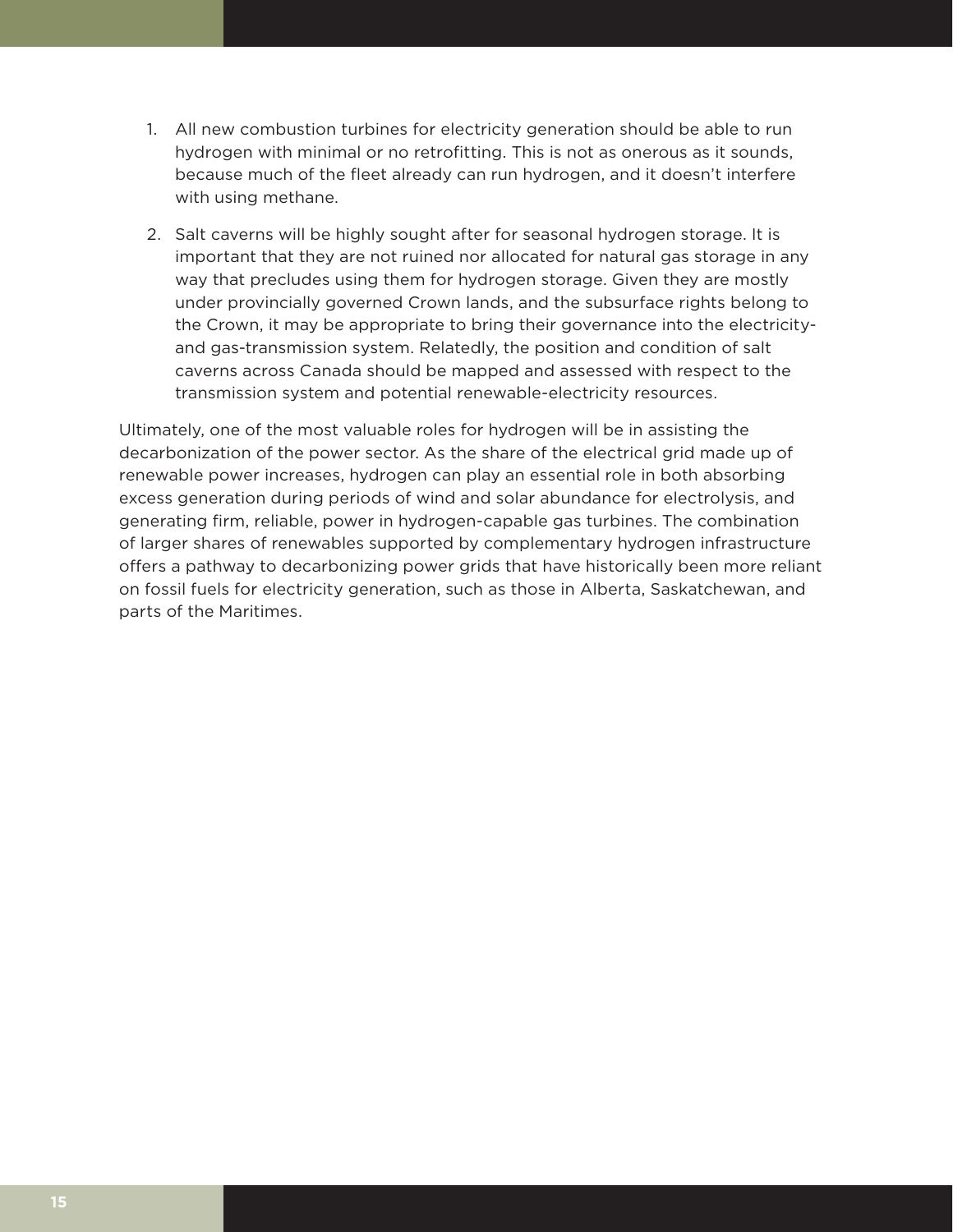# **APPENDIX**

| <b>Key Assumptions for Figure 5</b>        | Value  | <b>Units</b>                    |
|--------------------------------------------|--------|---------------------------------|
| Natural Gas Emissions                      | 56     | gCO <sub>2</sub> e/MJ           |
| SMR Emissions for H <sub>2</sub>           | 77.3   | gCO <sub>2</sub> e/MJ           |
| <b>SCGT Heat Rate</b>                      | 9.127  | MJ/kWh                          |
| TIER Output-Based Allocation - Electricity | 0      | tCO <sub>2</sub> e/MWh          |
| TIER Output-Based Allocation - Hydrogen    | 0      | $tCO,e/kgH$ ,                   |
| <b>SMR Base Production Cost</b>            | 0.457  | $\frac{1}{2}$ /kgH <sub>2</sub> |
| SMR 90% CCS Cost                           | 0.485  | $\frac{1}{2}$ /kgH <sub>2</sub> |
| <b>SMR Natural Gas usage</b>               | 0.165  | GJ/kgH                          |
| SMR Emissions for H <sub>2</sub>           | 77.3   | gCO <sub>2</sub> e/MJ           |
| Electrolysis Electricity Usage             | 0.0486 | MWh/kgH <sub>2</sub>            |
| Electrolysis Electricity Cost              | 37     | \$/MWh                          |
|                                            |        |                                 |

| <b>Key Assumptions for Figure 6</b>         | Value  | <b>Units</b>                    |
|---------------------------------------------|--------|---------------------------------|
| Natural Gas Emissions                       | 56     | gCO <sub>2</sub> e/MJ           |
| SMR Emissions for H <sub>2</sub>            | 77.3   | gCO <sub>2</sub> e/MJ           |
| <b>SCGT Heat Rate</b>                       | 9.127  | MJ/kWh                          |
| TIER Output-Based Allocation - Electricity  | 0.37   | tCO <sub>2</sub> e/MWh          |
| TIER Output-Based Allocation - Hydrogen     | 9.068  | $tCO_2e/kgH_2$                  |
| <b>SMR Base Production Cost</b>             | 0.457  | $\frac{1}{2}$ /kgH <sub>2</sub> |
| SMR 90% CCS Cost                            | 0.485  | $\frac{1}{2}$ /kgH <sub>2</sub> |
| <b>SMR Natural Gas Usage</b>                | 0.165  | GJ NG/kgH <sub>2</sub>          |
| SMR Emissions for H <sub>2</sub> Production | 77.3   | gCO <sub>2</sub> e/MJ           |
| Electrolysis Electricity Usage              | 0.0486 | MWh/kgH <sub>2</sub>            |
| Electrolysis Electricity Cost               | 37     | \$/MWh                          |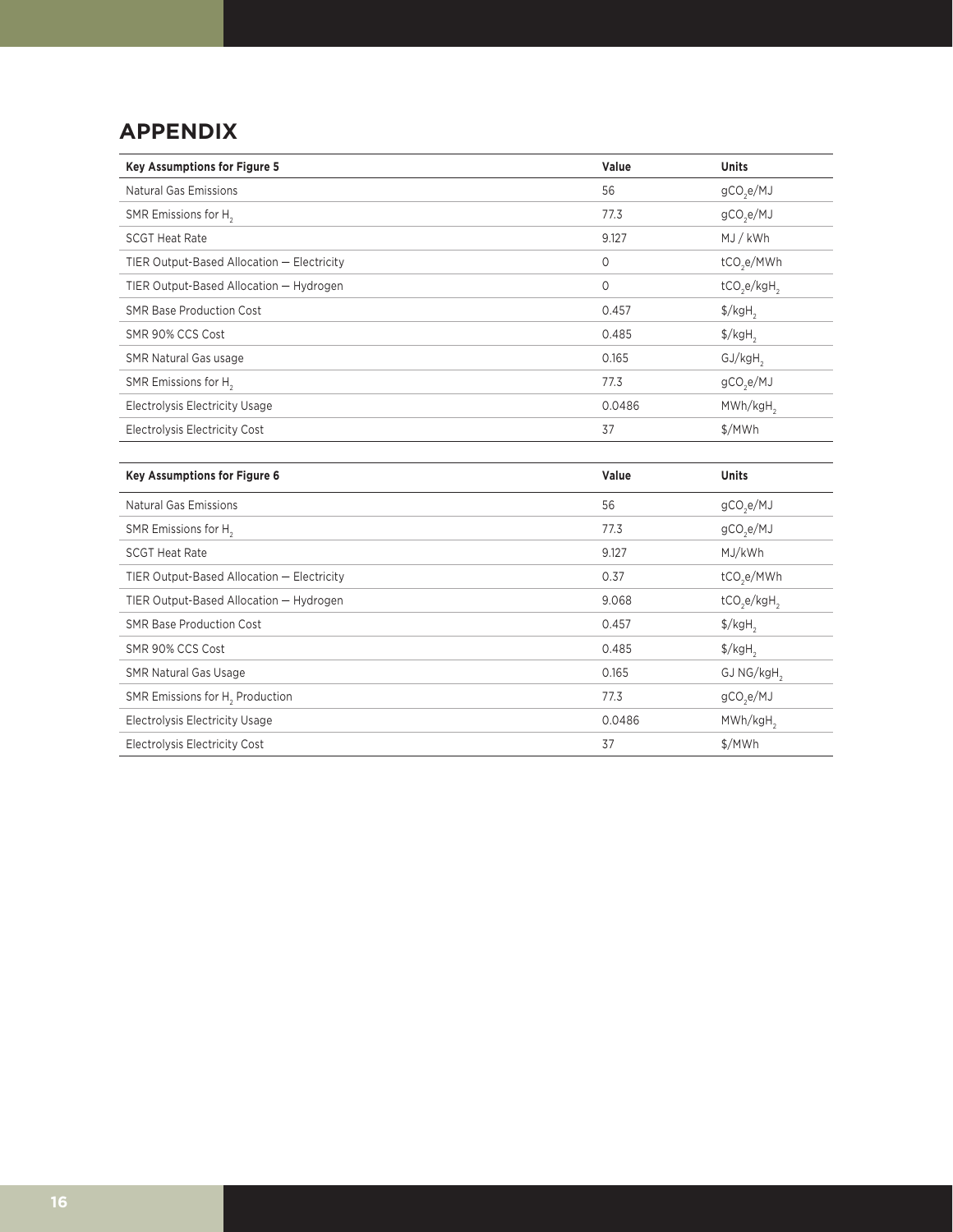# **REFERENCES**

- Air Products. 2021. "Air Products Announces Multi-Billion Dollar Net-Zero Hydrogen Energy Complex in Edmonton, Alberta, Canada." Accessed June 22, 2021. [https://www.airproducts.com/news-center/2021/06/0609-air-products-net-zero](https://www.airproducts.com/news-center/2021/06/0609-air-products-net-zero-hydrogen-energy-complex-in-edmonton-alberta-canada)[hydrogen-energy-complex-in-edmonton-alberta-canada](https://www.airproducts.com/news-center/2021/06/0609-air-products-net-zero-hydrogen-energy-complex-in-edmonton-alberta-canada).
- Alberta Electric System Operator (AESO). 2019. "AESO 2019 Long-Term Outlook". Accessed December 13, 2020. [https://www.aeso.ca/grid/forecasting/.](https://www.aeso.ca/grid/forecasting/)
- Alberta Electric System Operator (AESO). 2020. "AESO 2019 Annual Market Statistics Report." Accessed March 10, 2020. [https://www.aeso.ca/market/market-and](https://www.aeso.ca/market/market-and-system-%20reporting/annual-market-statistic-reports/)[system- reporting/annual-market-statistic-reports/](https://www.aeso.ca/market/market-and-system-%20reporting/annual-market-statistic-reports/).
- Alberta Electric System Operator (AESO). 2021a. "2020 Annual Market Statistics Report." Accessed June 20, 2021. [https://www.aeso.ca/assets/Uploads/2020-](https://www.aeso.ca/assets/Uploads/2020-Annual-Market-Stats-Final.pdf) [Annual-Market-Stats-Final.pdf](https://www.aeso.ca/assets/Uploads/2020-Annual-Market-Stats-Final.pdf).
- Alberta Electric System Operator (AESO). 2021b. "2020 Annual Market Statistics Report Data File." Accessed June 15, 2021. https://www.aeso.ca/market/marketand-system-reporting/annual-market-statistic-reports/.
- Alberta Electric System Operator (AESO). 2021c. "June 2021 Project Connection List." Accessed June 19, 2021. https://www.aeso.crid/projects/connection-projectreporting/.
- Alberta Utilities Commission (AUC). 2018. Turning Point Generation Canyon Creek Pumped Hydro Energy Storage Project, Decision 22934-D01- 2018. August 2. [https://www.auc.ab.ca/regulatory\\_documents/](https://www.auc.ab.ca/regulatory_documents/ProceedingDocuments/2018/22934-D01-2018.pdf) [ProceedingDocuments/2018/22934-D01-2018.pdf](https://www.auc.ab.ca/regulatory_documents/ProceedingDocuments/2018/22934-D01-2018.pdf).
- Alberta Utilities Commission (AUC). 2019. Western Sustainable Power Corporation Summerview Wind Power Plant Alteration — WindCharger Battery Storage Project, Decision 24454-D01-2019. November 7. [https://www.auc.ab.ca/regulatory\\_](https://www.auc.ab.ca/regulatory_documents/ProceedingDocuments/2019/24454-D01-2019.pdf) [documents/ProceedingDocuments/2019/24454-D01-2019.pdf.](https://www.auc.ab.ca/regulatory_documents/ProceedingDocuments/2019/24454-D01-2019.pdf)
- Alberta Utilities Commission (AUC). 2020a. Power Plant Approval 25835- D02-2020. September 15. [https://www.auc.ab.ca/regulatory\\_documents/](https://www.auc.ab.ca/regulatory_documents/ProceedingDocuments/2020/25835-D02-2020.pdf) [ProceedingDocuments/2020/25835-D02-2020.pdf.](https://www.auc.ab.ca/regulatory_documents/ProceedingDocuments/2020/25835-D02-2020.pdf)
- Alberta Utilities Commission (AUC). 2020b. TERIC Power Ltd. eReserve1 Battery Energy Storage Power Plant, Decision 25205-D01-2020. April 6. [https://www.auc.](https://www.auc.ab.ca/regulatory_documents/ProceedingDocuments/2020/25205-D01-2020.pdf) [ab.ca/regulatory\\_documents/ProceedingDocuments/2020/25205-D01-2020.pdf.](https://www.auc.ab.ca/regulatory_documents/ProceedingDocuments/2020/25205-D01-2020.pdf)
- Alberta Utilities Commission (AUC). 2020c. Heartland Generation Ltd. Battle River Power Plant Amendment, Decision 25493-D01-2020. April 21. [https://www.auc.](https://www.auc.ab.ca/regulatory_documents/ProceedingDocuments/2020/25493-D01-2020.pdf) [ab.ca/regulatory\\_documents/ProceedingDocuments/2020/25493-D01-2020.pdf.](https://www.auc.ab.ca/regulatory_documents/ProceedingDocuments/2020/25493-D01-2020.pdf)
- Alberta Utilities Commission (AUC). 2020d. TERIC Power Ltd. eReserve2 Battery Energy Storage Power Plant Project, Decision 25691-D01-2020. August 21. [https://www.auc.ab.ca/regulatory\\_documents/ProceedingDocuments/2020/](https://www.auc.ab.ca/regulatory_documents/ProceedingDocuments/2020/25691-D01-2020.pdf) [25691-D01-2020.pdf.](https://www.auc.ab.ca/regulatory_documents/ProceedingDocuments/2020/25691-D01-2020.pdf)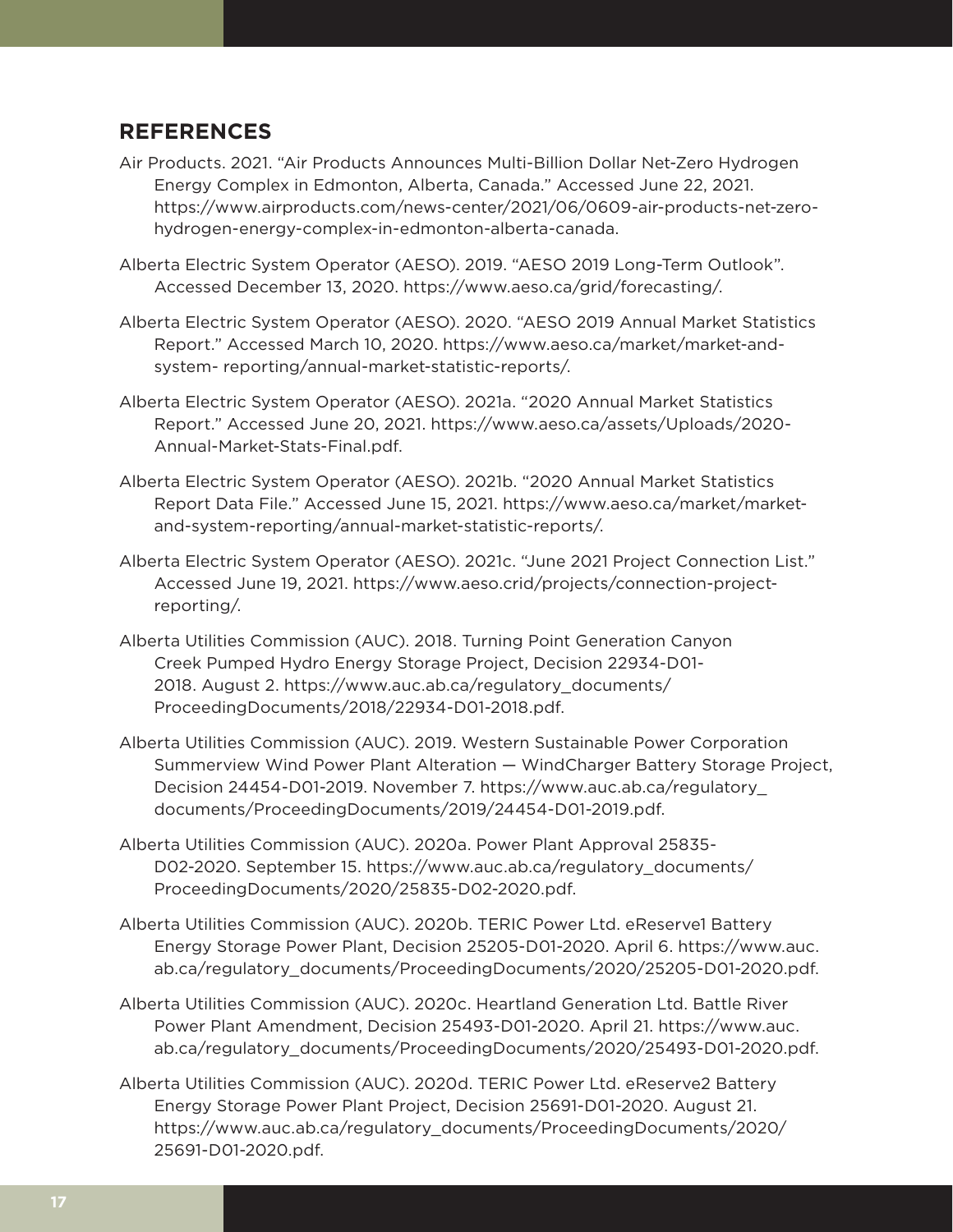- Allidières, L. et al. 2019. "On the Ability of PEM Water Electrolysers to Provide Power Grid Services." *International Journal of Hydrogen Energy* 44 (20): 9690–9700. [https://doi-org./10.1016/j.ijhydene.2018.11.186.](https://doi-org./10.1016/j.ijhydene.2018.11.186)
- ATCO. 2021. "Suncor and Atco Partner On a Potential World-Scale Clean Hydrogen Project in Alberta." Accessed June 22, 2021. https://www.atco.com/en-ca/about-us/news/2021/122920-suncor-and-atcopartner-on-a-potential-world-scale-clean-hydroge.html.
- Bataille, C., Neff, J. & Shaffer, B. (2021). "The role of hydrogen in Canada's transition to net-zero emissions". *The School of Public Policy.*
- California Independent System Operator (CAISO). 2016. "What the duck curve tells us about managing a green grid." Accessed February 12, 2021. [http://www.caiso.com/](http://www.caiso.com/Documents/Flexibleresourceshelprenewables_FastFacts.pdf) [Documents/Flexibleresourceshelprenewables\\_FastFacts.pdf.](http://www.caiso.com/Documents/Flexibleresourceshelprenewables_FastFacts.pdf)
- Canadian Institute for Climate Choices (CICC). 2021. "Canada's Net-Zero Future." [https://climatechoices.ca/wp-content/uploads/2021/02/Canadas-Net-Zero-](https://climatechoices.ca/wp-content/uploads/2021/02/Canadas-Net-Zero-Future_FINAL-2.pdf)[Future\\_FINAL-2.pdf.](https://climatechoices.ca/wp-content/uploads/2021/02/Canadas-Net-Zero-Future_FINAL-2.pdf)
- Capital Power. n.d. "Repower Genesee." Accessed October 30, 2020. [https://www.](https://www.capitalpower.com/sustainability/innovation/dual-fuel/) [capitalpower.com/sustainability/innovation/dual-fuel/](https://www.capitalpower.com/sustainability/innovation/dual-fuel/).
- Cassell, Barry. 2012. "The 1,800 MW Intermountain Plan Targeted for Coal-to-Gas Conversion." *Transmission Hub*. October 8. [https://www.transmissionhub.com/](https://www.transmissionhub.com/articles/2012/10/the-1800-mw-intermountain-plant-targeted-for-coal-to-gas-conversion.html) [articles/2012/10/the-1800-mw-intermountain-plant-targeted-for-coal-to-gas](https://www.transmissionhub.com/articles/2012/10/the-1800-mw-intermountain-plant-targeted-for-coal-to-gas-conversion.html)[conversion.html](https://www.transmissionhub.com/articles/2012/10/the-1800-mw-intermountain-plant-targeted-for-coal-to-gas-conversion.html).
- Compton, James. 2020. "In Utah, Hydrogen and a Massive Salt Dome are Winning the West for Renewable Energy." *Forbes*. March 13. [https://www.forbes.com/sites/](https://www.forbes.com/sites/mitsubishiheavyindustries/2020/03/13/in-utah-hydrogen-and-a-massive-salt-dome-are-winning-the-west-for-renewable-energy/?sh=738f48e15c52) [mitsubishiheavyindustries/2020/03/13/in-utah-hydrogen-and-a-massive-salt](https://www.forbes.com/sites/mitsubishiheavyindustries/2020/03/13/in-utah-hydrogen-and-a-massive-salt-dome-are-winning-the-west-for-renewable-energy/?sh=738f48e15c52)[dome-are-winning-the-west-for-renewable-energy/?sh=738f48e15c52.](https://www.forbes.com/sites/mitsubishiheavyindustries/2020/03/13/in-utah-hydrogen-and-a-massive-salt-dome-are-winning-the-west-for-renewable-energy/?sh=738f48e15c52)
- Dowling, J. A., K. Z. Rinaldi, T. H. Ruggles, S. J. Davis, M. Yuan, F. Tong, K. Caldeira. 2020. "Role of Long-Duration Energy Storage in Variable Renewable Electricity Systems." *Joule* 4*.* (9): 1907–1928. [https://doi.org/10.1016/j.joule.2020.07.007.](https://doi.org/10.1016/j.joule.2020.07.007)
- Emissions Reduction Alberta (ERA). 2020. "\$58 Million Announced for Natural Gas Innovations Worth \$155 Million." July 21. [https://eralberta.ca/media-releases/58](https://eralberta.ca/media-releases/58-million-announced-for-natural-gas-innovations-worth-155-million/) [million-announced-for-natural-gas-innovations-worth-155-million/](https://eralberta.ca/media-releases/58-million-announced-for-natural-gas-innovations-worth-155-million/).
- Fasihi, M., D. Bogdanov, and C. Breyer. 2016. "Techno-Economic Assessment of Powerto-Liquids (PtL) Fuels Production and Global Trading Based on Hybrid PV-Wind Power Plants." *Energy Procedia* 99 (March): 243–268. [https://doi.org/10.1016/j.](https://doi.org/10.1016/j.egypro.2016.10.115) [egypro.2016.10.115](https://doi.org/10.1016/j.egypro.2016.10.115).
- General Electric. n.d. "Hydrogen Fueled Gas Turbines." Accessed July 24, 2020. <https://www.ge.com/power/gas/fuel-capability/hydrogen-fueled-gas-turbines>.
- Government of Canada. 2021. "Canada's Official Greenhouse Gas Inventory." https://open.canada.ca/data/en/dataset/779c7bcf-4982-47eb-af1b-a33618a05e5b.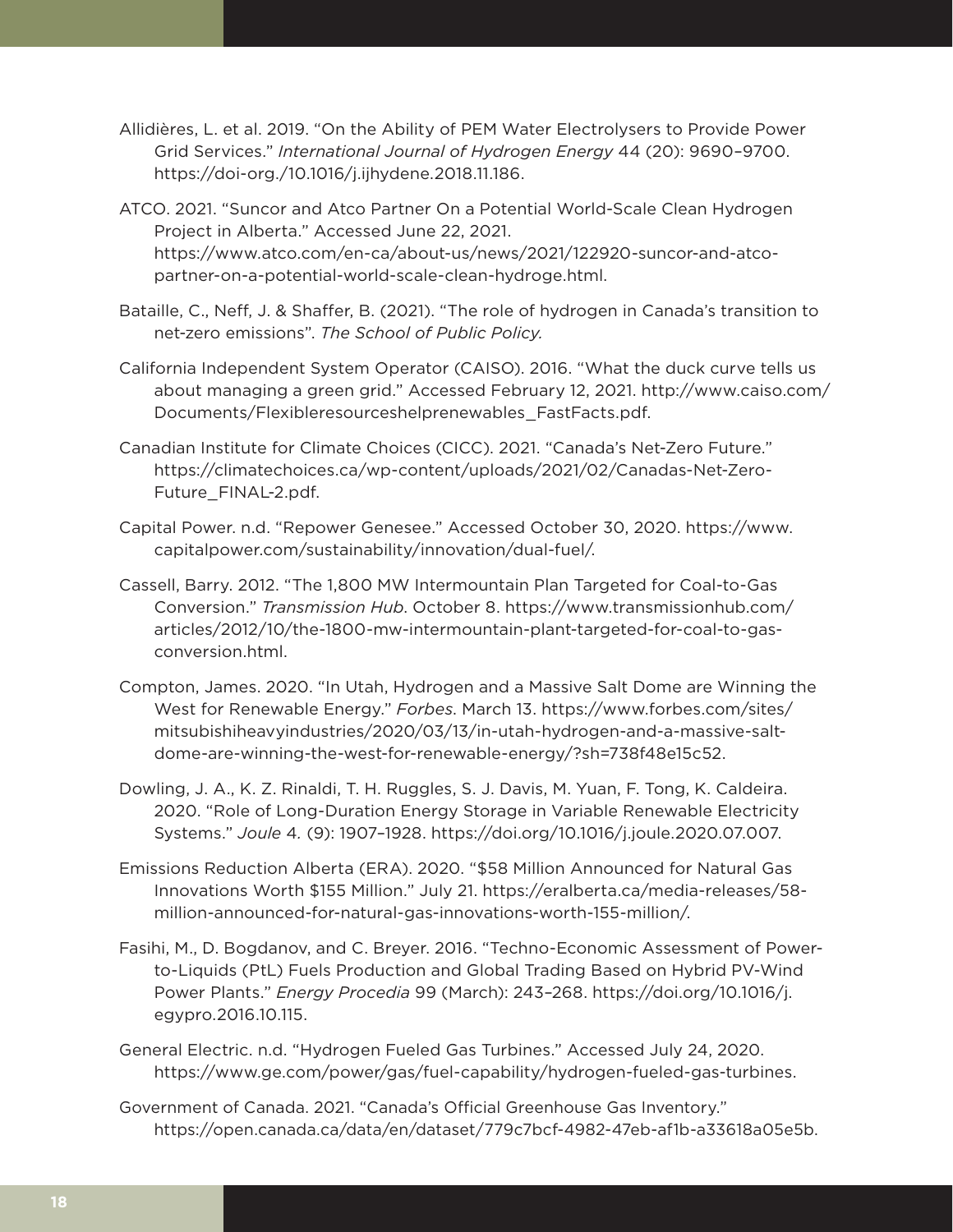- Healing, Dan. 2020. "Alberta Set to Retire Coal Power by 2023, Ahead of 2030 Provincial Deadline." Global News, December 4. [https://globalnews.ca/](https://globalnews.ca/news/7502144/alberta-coal-power-ahead-of-schedule/) [news/7502144/alberta-coal-power-ahead-of-schedule/.](https://globalnews.ca/news/7502144/alberta-coal-power-ahead-of-schedule/)
- Intermountain Power Agency (IPA). n.d. "IPP Renewed." Accessed February 27, 2021. <https://www.ipautah.com/ipp-renewed/>.
- International Energy Agency (IEA). 2019. *The Future of Hydrogen*. Paris, France. <https://doi.org/10.1787/1e0514c4-en>.
- International Energy Agency (IEA). 2020. *World Energy Outlook 2020*. Paris.
- Jenkins, J. D., M. Luke, and S. Thernstrom. 2018. "Getting to Zero Carbon Emissions in the Electric Power Sector." *Joule* 2 (12): 2498–2510. [https://doi.org/10.1016/j.](https://doi.org/10.1016/j.joule.2018.11.013) [joule.2018.11.013.](https://doi.org/10.1016/j.joule.2018.11.013)
- Mallapragada, D. S., E. Gençer, P. Insinger, D. W. Keith and F. M. O'Sullivan. 2020. "Can Industrial-Scale Solar Hydrogen Supplied from Commodity Technologies Be Cost Competitive by 2030?" *Cell Reports Physical Science* 1 (9): 100174. [https://doi.](https://doi.org/10.1016/j.xcrp.2020.100174) [org/10.1016/j.xcrp.2020.100174](https://doi.org/10.1016/j.xcrp.2020.100174).
- Patel, Sonal. 2020. "Mitsubishi Power Snags Hydrogen Integration Contracts for 2 GW of New Gas Power." *Power Magazine*, September 2. [https://www.powermag.com/](https://www.powermag.com/mitsubishi-power-snags-hydrogen-integration-contracts-for-2-gw-of-new-gas-power/) [mitsubishi-power-snags-hydrogen-integration-contracts-for-2-gw-of-new-gas](https://www.powermag.com/mitsubishi-power-snags-hydrogen-integration-contracts-for-2-gw-of-new-gas-power/)[power/](https://www.powermag.com/mitsubishi-power-snags-hydrogen-integration-contracts-for-2-gw-of-new-gas-power/).
- Pembina Pipeline Corporation (Pembina). 2021. "Pembina and TC Energy Partner to Create World-Scale Carbon Transportation and Sequestration Solution: the Alberta Carbon Grid." Accessed June 22, 2021. [https://www.pembina.com/media-centre/](https://www.pembina.com/media-centre/news/details/135509/) [news/details/135509/.](https://www.pembina.com/media-centre/news/details/135509/)
- Preston et al. 2020. "How can the Integration of Renewable Energy and Power-to-Gas Benefit Industrial Facilities? From Techno-Economic, Policy, and Environmental Assessment." *International Journal of Hydrogen Energy* 2 (51): 26559-26573.
- Rahm, S., J. Goldmeer, M. Moliere, and A. Eranki. 2009. "Addressing Gas Turbine Fuel Flexibility. General Electric Energy." Accessed July 30, 2020. [https://www.ge.com/](https://www.ge.com/content/dam/gepower-pgdp/global/en_US/documents/technical/ger/ger-4601-addressing-gas-turbine-fuel-flexibility.pdf) [content/dam/gepower-pgdp/global/en\\_US/documents/technical/ger/ger-4601](https://www.ge.com/content/dam/gepower-pgdp/global/en_US/documents/technical/ger/ger-4601-addressing-gas-turbine-fuel-flexibility.pdf) [addressing-gas-turbine-fuel-flexibility.pdf](https://www.ge.com/content/dam/gepower-pgdp/global/en_US/documents/technical/ger/ger-4601-addressing-gas-turbine-fuel-flexibility.pdf).
- Schumacher, N., V. Goodday, B. Shaffer, and J. Winter. 2020. "Cheap renewables have arrived." *The School of Public Policy: Energy and Environmental Policy Trends*. University of Calgary. November. [https://www.policyschool.ca/wp-content/](https://www.policyschool.ca/wp-content/uploads/2020/11/Energy-Trends-Renewables-Nov.pdf) [uploads/2020/11/Energy-Trends-Renewables-Nov.pdf.](https://www.policyschool.ca/wp-content/uploads/2020/11/Energy-Trends-Renewables-Nov.pdf)
- Sepulveda, N. A., J. D. Jenkins, F. J. de Sisternes, and R. K. Lester. 2018. "The Role of Firm Low-Carbon Electricity Resources in Deep Decarbonization of Power Generation." *Joule* 2 (11): 2403–2420. [https://doi.org/10.1016/j.joule.2018.08.006.](https://doi.org/10.1016/j.joule.2018.08.006)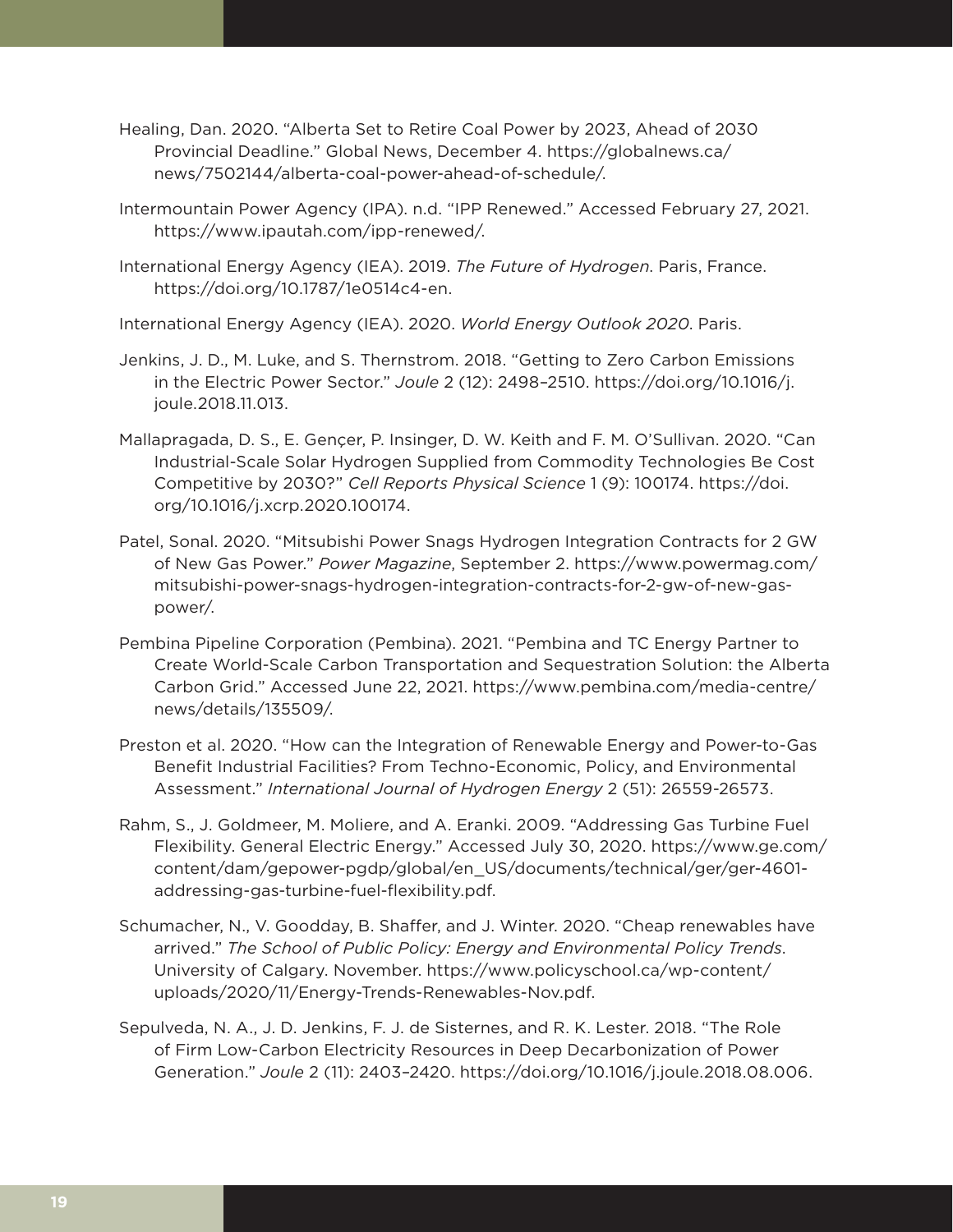- TransAlta. n.d. "Gas Conversion Strategy." Accessed January 13, 2021. https://www. transalta.com/gas-conversion-strategy/#:~:text=As%20a%20leader%20in%20 clean,units%20in%202023%20and%202024.
- Wagman, David. 2017. "Nuclear to Coal to Hydrogen: Sheldon Station Blazes a Trail." *IEEE Spectrum*. July 11. [https://spectrum.ieee.org/energywise/energy/fossil-fuels/](https://spectrum.ieee.org/energywise/energy/fossil-fuels/nuclear-to-coal-to-hydrogen-sheldon-station-blazes-a-trail) [nuclear-to-coal-to-hydrogen-sheldon-station-blazes-a-trail.](https://spectrum.ieee.org/energywise/energy/fossil-fuels/nuclear-to-coal-to-hydrogen-sheldon-station-blazes-a-trail)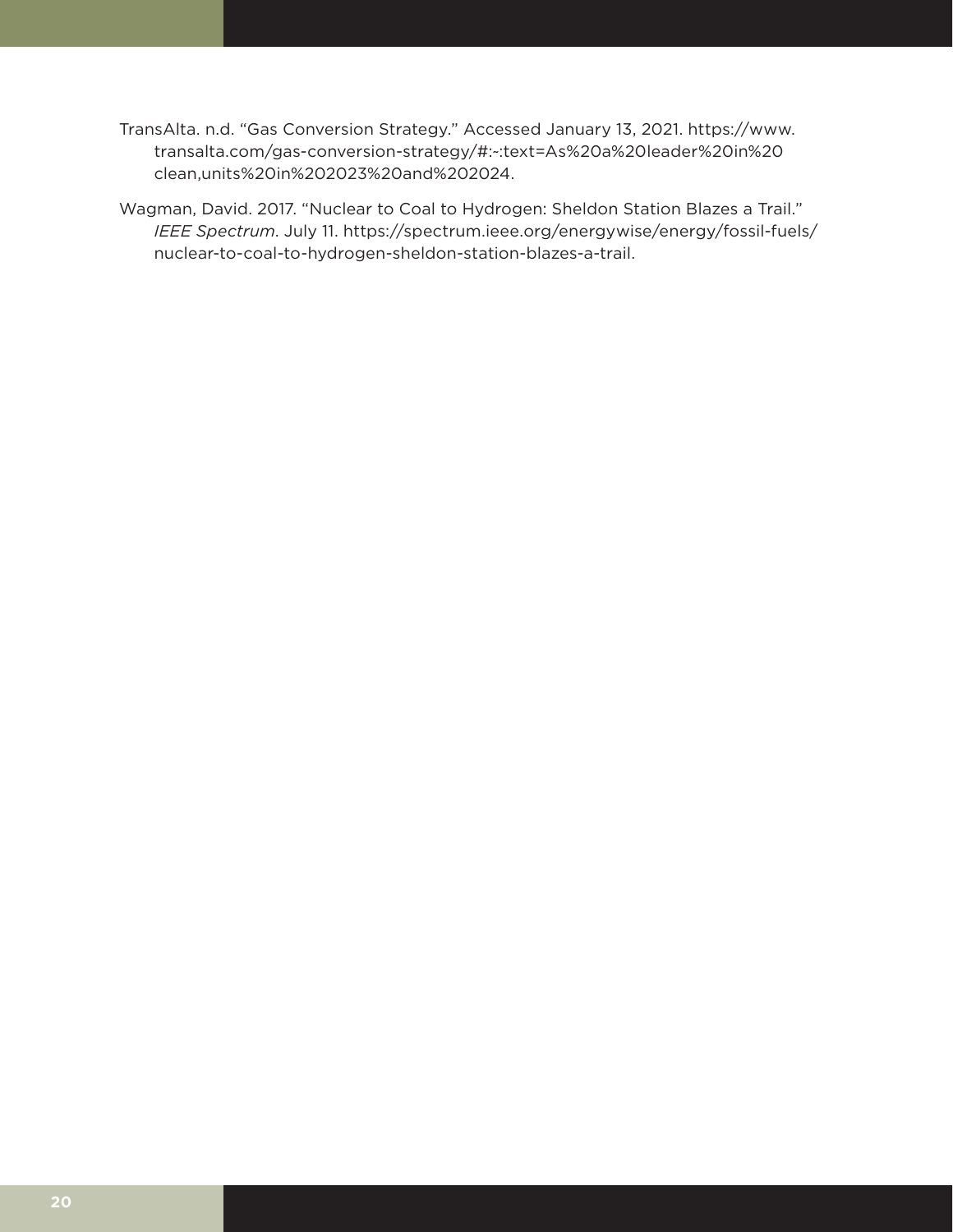## **About the Authors**

**Jordan Neff** holds a Master of Public Policy, Bachelor of Arts (Economics), and Bachelor of Health Science from the University of Calgary. He also has several years of experience in the Alberta electricity industry.

**Dr. Chris Bataille** has been involved in energy and climate policy analysis for 25 years as a researcher, energy systems and economic modeller, analyst, writer, project manager, and managing consultant/partner. His career has been focussed on the transition to a globally sustainable energy system, more recently technology and policy pathways to net-zero GHG emissions by all sectors by 2050-'70 to meet the Paris Agreements goals. He is currently an Associate Researcher at the Institute for Sustainable Development and International Relations (IDDRI.org) in Paris working on the Deep Decarbonization Pathways project (DDPinitiative. org), and an Adjunct Professor at Simon Fraser University. Chris is a Lead Author for the Industry Chapter of the 6th cycle of the IPCC Assessment Report 2019-2022, and manages an ongoing global project to review technology and policy options for net-zero decarbonization of heavy industrial sectors.

**Dr. Blake Shaffer** is an assistant professor in the department of economics and School of Public Policy at the University of Calgary. Shaffer's expertise is in the area of energy and environmental economics, with a specialization in electricity markets and policy. Prior to academia, Shaffer had a 15-year career in energy trading.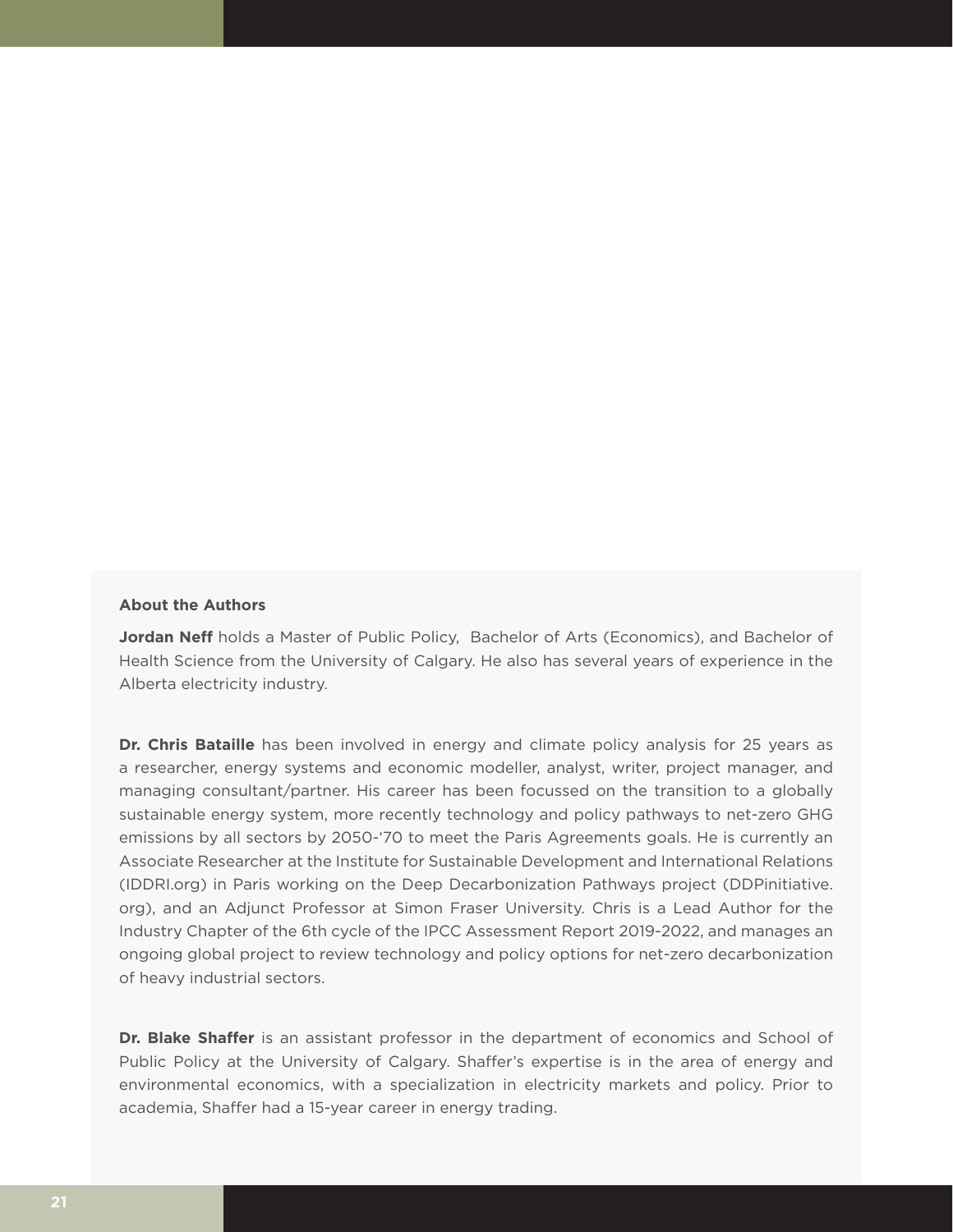## **ABOUT THE SCHOOL OF PUBLIC POLICY**

The School of Public Policy has become the flagship school of its kind in Canada by providing a practical, global and focused perspective on public policy analysis and practice in areas of energy and environmental policy, international policy and economic and social policy that is unique in Canada.

The mission of The School of Public Policy is to strengthen Canada's public service, institutions and economic performance for the betterment of our families, communities and country. We do this by:

- *Building capacity in Government* through the formal training of public servants in degree and non-degree programs, giving the people charged with making public policy work for Canada the hands-on expertise to represent our vital interests both here and abroad;
- *Improving Public Policy Discourse outside Government* through executive and strategic assessment programs, building a stronger understanding of what makes public policy work for those outside of the public sector and helps everyday Canadians make informed decisions on the politics that will shape their futures;
- *Providing a Global Perspective on Public Policy Research* through international collaborations, education, and community outreach programs, bringing global best practices to bear on Canadian public policy, resulting in decisions that benefit all people for the long term, not a few people for the short term.

The School of Public Policy relies on industry experts and practitioners, as well as academics, to conduct research in their areas of expertise. Using experts and practitioners is what makes our research especially relevant and applicable. Authors may produce research in an area which they have a personal or professional stake. That is why The School subjects all Research Papers to a double anonymous peer review. Then, once reviewers comments have been reflected, the work is reviewed again by one of our Scientific Directors to ensure the accuracy and validity of analysis and data.

#### **The School of Public Policy**

University of Calgary, Downtown Campus 906 8th Avenue S.W., 5th Floor Calgary, Alberta T2P 1H9 Phone: 403 210 3802

### **DISTRIBUTION**

Our publications are available online at www.policyschool.ca.

#### **DISCLAIMER**

The opinions expressed in these publications are the authors' alone and therefore do not necessarily reflect the opinions of the supporters, staff, or boards of The School of Public Policy.

### **COPYRIGHT**

Copyright © Neff, Bataille and Shaffer 2021. This is an open-access paper distributed under the terms of the Creative Commons license [CC BY-NC 4.0](https://creativecommons.org/licenses/by-nc/4.0/), which allows non-commercial sharing and redistribution so long as the original author and publisher are credited.

#### **ISSN**

ISSN 2560-8312 The School of Public Policy Publications (Print) ISSN 2560-8320 The School of Public Policy Publications (Online) **DATE OF ISSUE** November 2021

#### **MEDIA INQUIRIES AND INFORMATION**

For media inquiries, please contact Morten Paulsen at 403-220-2540. Our web site, www.policyschool.ca, contains more information about The School's events, publications, and staff.